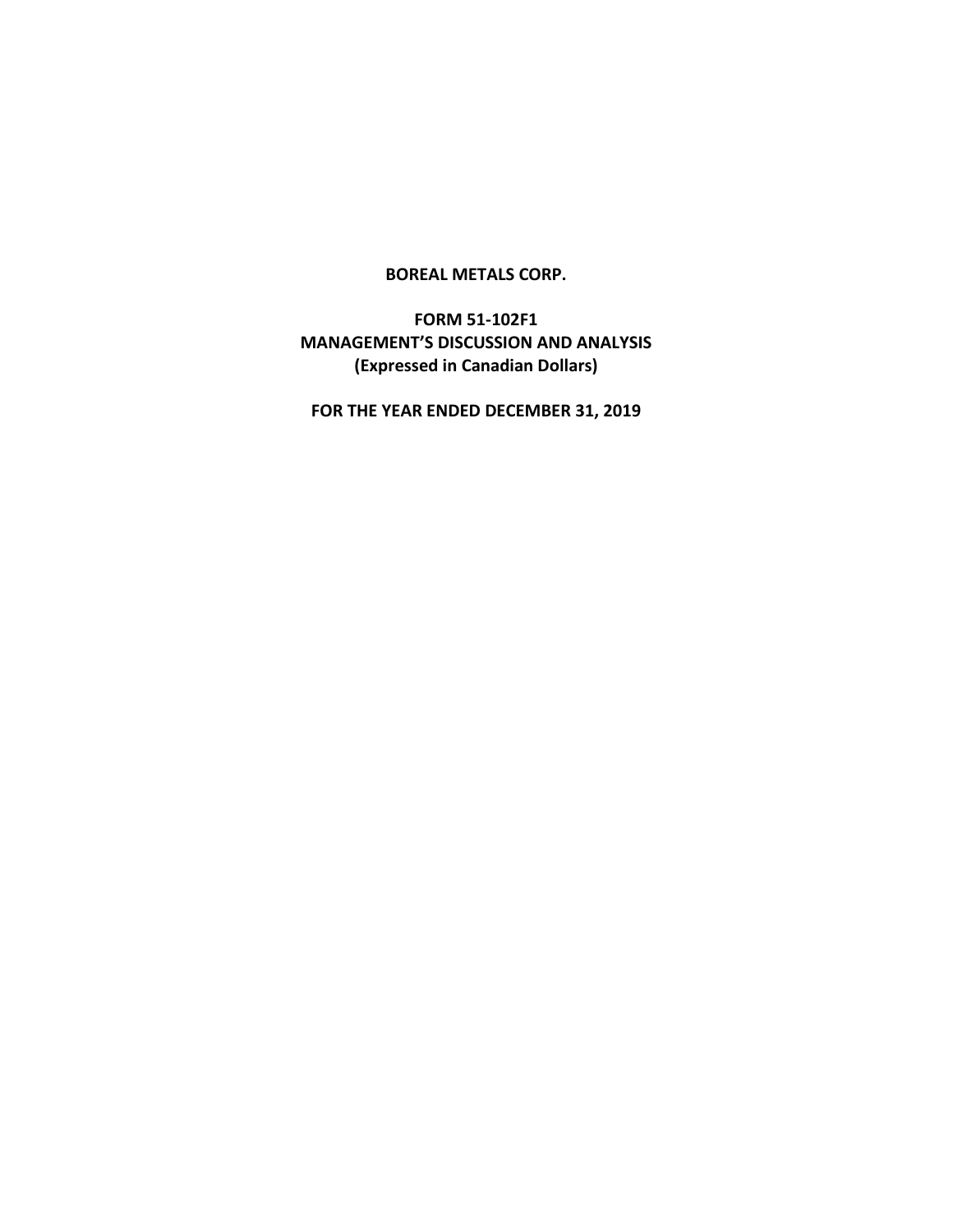The following management's discussion and analysis ("MD&A"), prepared as of June 12, 2020 should be read together with the audited consolidated financial statements for the year ended December 31, 2019 and the audited consolidated financial statements for the year ended December 31, 2018 and related notes attached thereto, which are prepared in accordance with International Financial Reporting Standards. All amounts are stated in Canadian dollars unless otherwise indicated.

Additional information related to Boreal Metals Corp. (the "Company") is available for view on SEDAR at [www.sedar.com.](http://www.sedar.com/)

## **Forward Looking Statements**

This MD&A contains certain forward-looking statements and information relating to the Company that are based on the beliefs of our management as well as assumptions made by and information currently available to us. When used in this document, the words "anticipate", "believe", "estimate", "expect" and similar expressions, as they relate to our company or our management, are intended to identify forward-looking statements. This MD&A contains forward-looking statements relating to, among other things, regulatory compliance, the sufficiency of current working capital, the estimated cost and availability of funding for the continued exploration and development of our exploration properties. Such statements reflect the current views of management with respect to future events and are subject to certain risks, uncertainties and assumptions. Many factors could cause the actual results, performance or our achievements to be materially different from any future results, performance or achievements that may be expressed or implied by such forward-looking statements.

## **Description of Business**

Boreal Metals Corp. (the "Company") was incorporated under the Business Corporations Act, British Columbia on December 31, 2013 and is considered to be in the exploration stage with respect to its mineral properties. The Company's head office address is Suite 340 - 233 West 1st Street, North Vancouver, BC, V7M 1B3.

On February 14, 2017, the Company closed a share purchase agreement with EMX Royalty Corporation ("EMX") to acquire two wholly-owned subsidiary companies, EMX Exploration Scandinavia AB and Iekelvare Minerals AB (together referred to as the "Swedish Companies"), with exploration stage assets in Scandinavia. The Swedish Companies are wholly-owned subsidiaries of the Company which together hold a portfolio of four base and precious metal exploration projects in Sweden and Norway.

On November 21, 2017, the Company obtained a public listing for its securities on the TSX Venture Exchange ("TSX-V") under the trading symbol "BMX" following closing of its offerings of units by way of Short Form Offering Document ("SFOD") and by way of a brokered private placement.

On November 25, 2017, the Company obtained listing on Frankfurt Stock Exchange under the symbol "03E".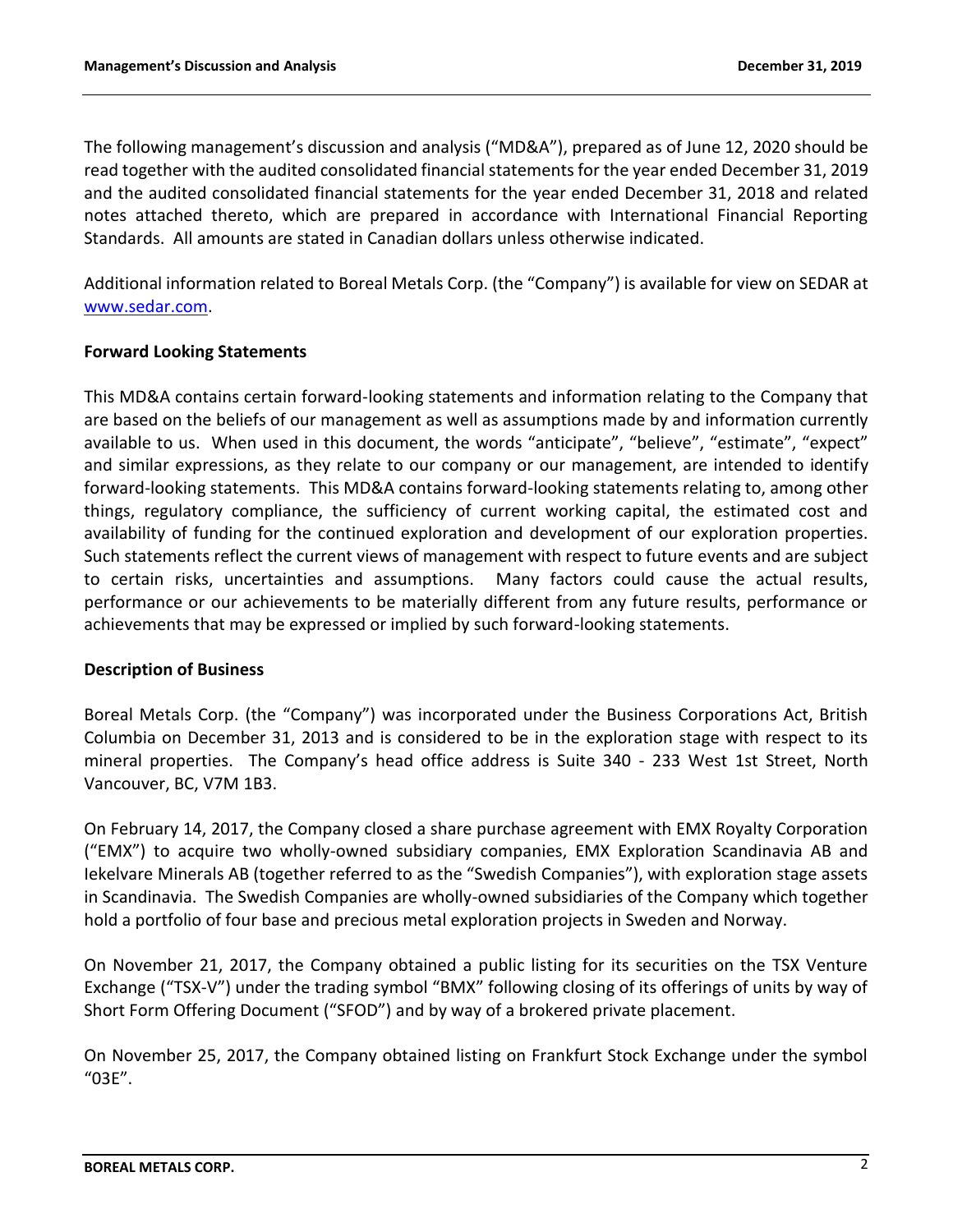On February 15, 2018, the Company amended the share purchase agreement with EMX and completed the acquisition of the Modum project ("Modum") which has exploration licenses in Norway.

On March 20, 2018, the Company completed the acquisition of the Guldgruvan project ("Guldgruvan") from EMX by Boreal Energy Metals Corp. ("BEMC"), a newly created and wholly owned subsidiary of Boreal, through its wholly owned subsidiary Boreal Battery Metals Scandinavia AB ("BBMSAB").

On May 18, 2018, the Company completed the acquisition of the Njuggträskliden and Mjövattnet projects ("Njuggträskliden and Mjövattnet") in Sweden from EMX through BEMC's subsidiary, BBMSAB.

On August 26, 2019, the Company obtained listing and commenced trading on the OTCQB under the symbol "BORMF".

On November 5, 2019, the Company sold all the shares of BBMSAB, including Modum, Guldgruvan, Njuggträskliden and Mjövattnet (collectively known as the "Battery Metals Projects"), for proceeds of \$1.

Boreal is a mineral exploration company focused on the discovery of zinc, copper, silver, gold, cobalt and nickel deposits in exceptional, historical mining project areas spanning Sweden and Norway. The Company aims to discover new economic mineral deposits in known mining districts that have seen little or no modern exploration techniques.

## **Significant Events**

On February 20, 2019, the Company closed a non-brokered private placement of 17,060,934 units at \$0.095 for gross proceeds of \$1,620,789. Each unit consisted of one common share and one share purchase warrant, with each warrant exercisable into one additional common share at a price of \$0.15 until February 20, 2021. A value of \$255,914 was allocated to the 17,060,934 warrants. The securities issued under the private placement will be subject to statutory hold periods expiring four months and one day from the issue date.

In connection with the private placement, the Company paid finders' fees to certain arm's length finders of \$18,100 in cash and issued 120,800 units having the same composition as the private placement units. A value of \$1,812 was assigned to the 120,800 warrants issued with the finders' units.

Of the 17,060,934 units issued in the private placement noted above, EMX acquired 1,995,672 units for proceeds of \$189,589. Immediately prior to the acquisition, EMX had ownership of 5,530,063 common shares (representing 9.4% of the Company's outstanding common shares). Immediately following the acquisition, EMX had ownership of 7,525,735 common shares (representing 9.9% of the Company's outstanding common shares) and warrants to purchase an additional 1,995,672 common shares.

On October 31, 2019, the license for Adak VMS Project expired.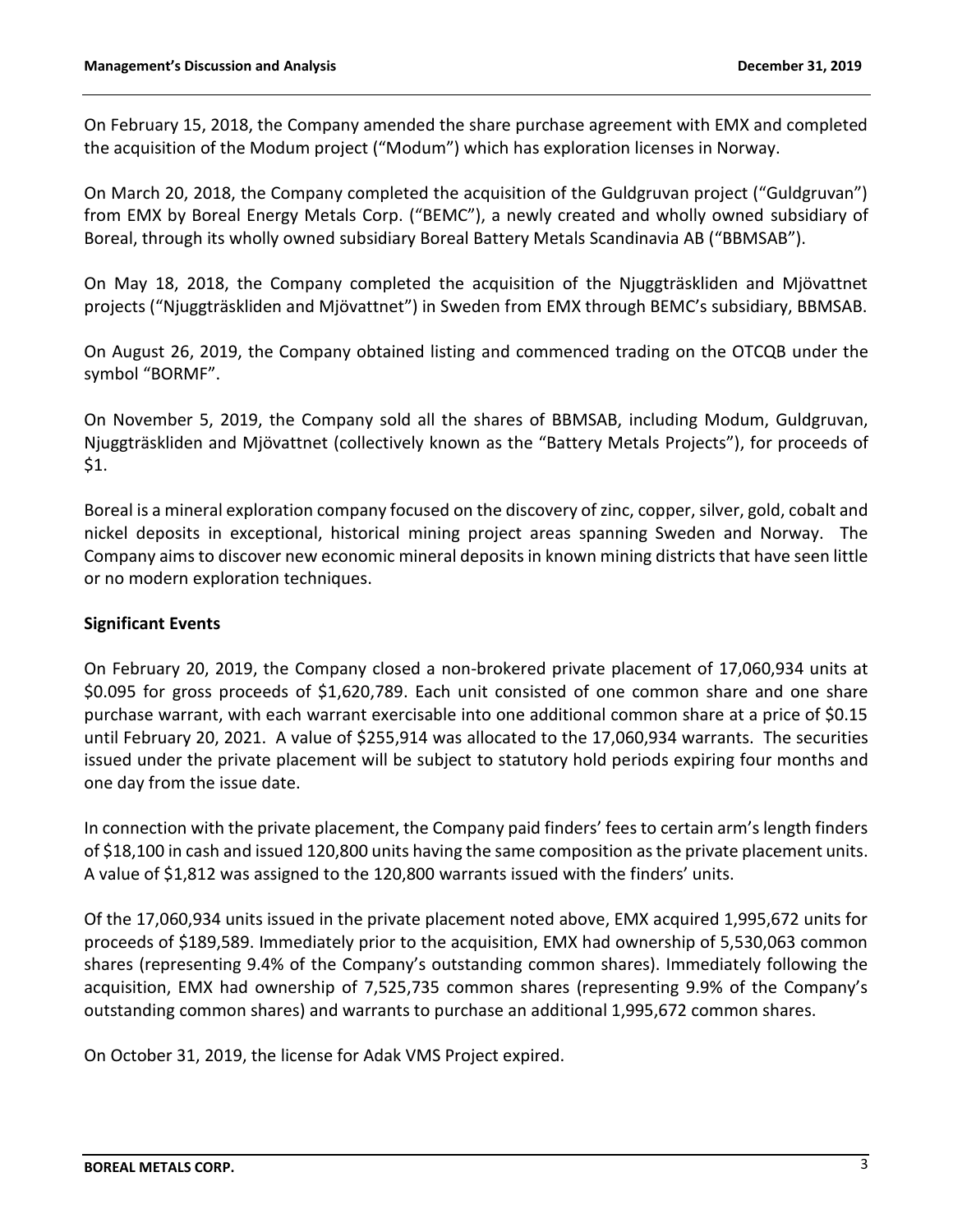On November 5, 2019, BEMC returned the Battery Metals Projects to EMX. All of the issued and outstanding shares of BBMSAB were sold to EMX for proceeds of \$1. The royalty agreements related to the above projects have been terminated.

On November 21, 2019, 12,899,000 warrants with exercise prices between \$0.40 and \$0.50 expired.

On November 25, 2019, the Company obtained a loan of \$800,000 from EMX, bearing interest of 0.65% compounded monthly. The loan is secured by pledge of stock of Iekelvare Minerals AB ("Iekelvare"), guaranteed by Iekelvare and obligation to transfer the Gumsberg License (or Iekelvare) back to EMX if loan is in default. The loan is repayable by November 25, 2020.

On November 29, 2019, Mr. Karl Antonius' ("Former President") role as president of the Company has been terminated for cause. The Former President failed to make timely and adequate disclosure to the Company's Board of Directors of his role in court proceedings in British Columbia. The Former President is no longer an officer or employee of the Company. Accordingly, on his date of termination, 900,000 options issued to him on September 14, 2019 have been cancelled.

On December 31, 2019, the license for Tynset VMS Project expired.

### **Exploration and Evaluation Assets**

On February 14, 2017, the Company acquired two companies that were wholly-owned subsidiaries of EMX which together represent a portfolio of four Scandinavian base and precious metal (zinc-leadcopper-silver-gold) exploration projects including Gumsberg and Adak exploration assets in Sweden and the Tynset and Burfjord assets in Norway.

To acquire the Swedish Companies, the Company issued 1,713,390 of its common shares to EMX Royalty which represented a 19.9% equity ownership in the Company and had the continuing obligation to issue additional shares to maintain 19.9% interest, at no additional cost to EMX, until the Company has raised \$5,000,000 in equity (raised on November 21, 2017); thereafter, EMX has the right to participate prorata in future financings at its own cost to maintain its 19.9% interest. During 2017, a total of 7,492,592 common shares valued at \$1,290,997 of the Company were issued to EMX due to above obligation.

On February 15, 2018, the Company amended the share purchase agreement with EMX and included the acquisition of Modum. Pursuant to the terms of the agreement, the Company issued to EMX 1,324,181 common shares valued at \$397,254, which brought EMX's equity ownership in Boreal to 19.9%.

EMX has also been granted a 3% net smelter return ("NSR") royalty on each of the Properties, of which a 1% NSR royalty may be purchased by the Company on or before the fifth anniversary of the closing date in 0.5% increments for a total of (a) USD\$2,500,000, or (b) at the purchaser's option, USD\$2,000,000 plus shares of the Company equal in value to USD\$500,000.

EMX will receive annual advance royalty ("AAR") payments of USD\$20,000 for each of the Properties commencing on the second anniversary of the closing, with each AAR payment increasing by USD\$5,000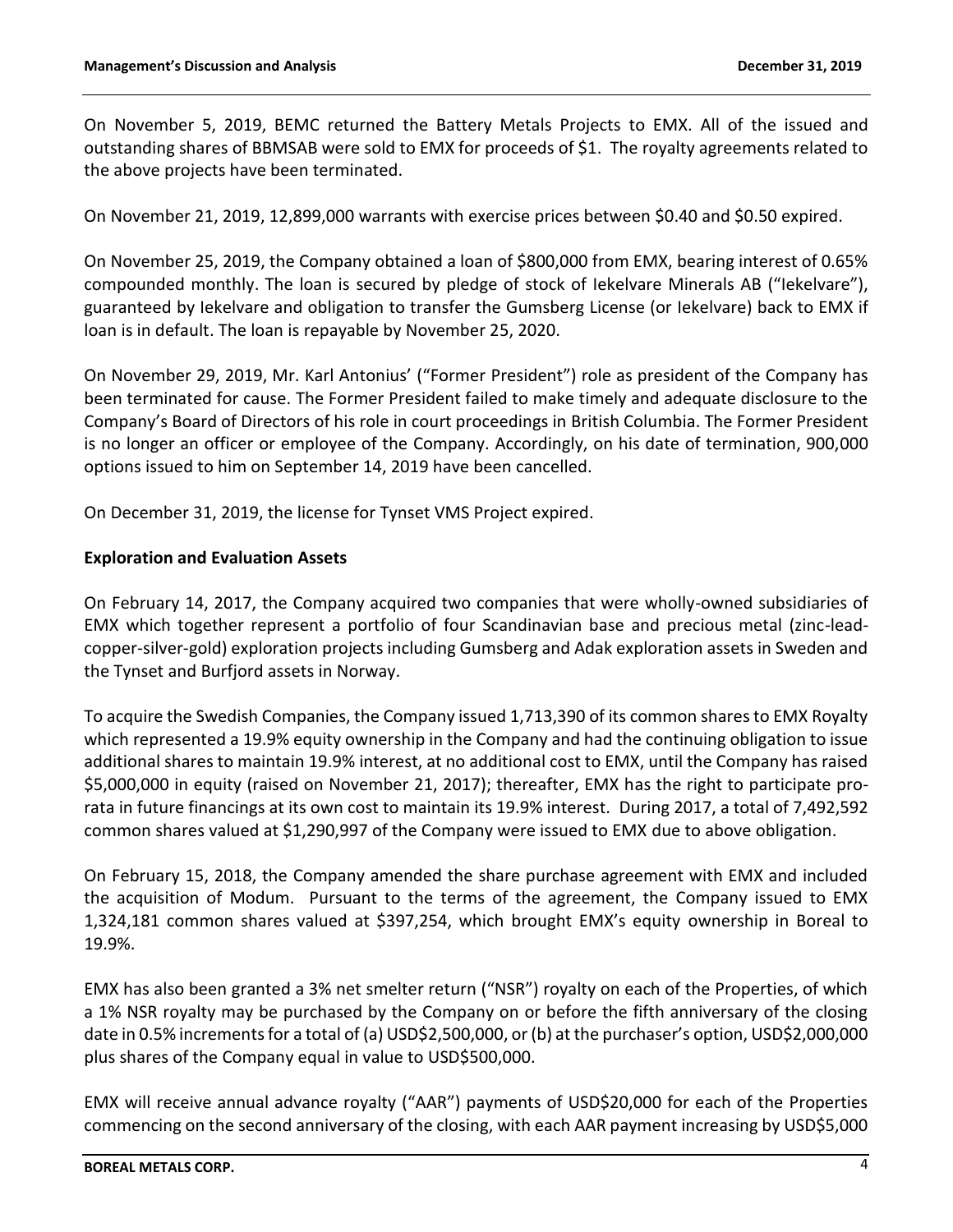per year until reaching USD\$60,000 per year, except that the Company may forgo AAR payments on two of the four Properties in years two and three. Once reaching USD\$60,000, AAR payments will be adjusted each year according to the Consumer Price Index (as published by the U.S. Department of Labor, Bureau of Labor Statistics). EMX Royalty will receive a 0.5% NSR royalty on any new mineral exploration projects generated by the Company in Sweden or Norway, excluding projects acquired from a third party containing a mineral resource or reserve or an existing mining operation. EMX Royalty has the right to nominate one seat on the Board of Directors of the Company.

On March 20, 2018, the Company completed the acquisition of the Guldgruvan project from EMX by BEMC.

On May 18, 2018, the Company completed the acquisition of the Njuggträskliden and Mjövattnet projects from EMX by BEMC.

On October 31, 2019, the Adak licenses expired. The Company recorded impairment expense of \$422,080 related to the Adak projects during the year ended December 31, 2019.

On November 5, 2019, the Company returned the Battery Metals Projects to EMX for proceeds of \$1. As a result, the Battery Metals Projects' royalty agreement have terminated. The Company recorded loss on disposal related to the Battery Metals Projects of \$688,471.

On December 31, 2019, the Tynset licenses expired. The Company recorded impairment expense of \$653,795 related to the Tynset projects during the year ended December 31, 2019.

As at year ended December 31, 2019, the Company is the owner of base metal mining licenses located in Norway known as the Burfjord license and in Sweden known as the Gumsberg project.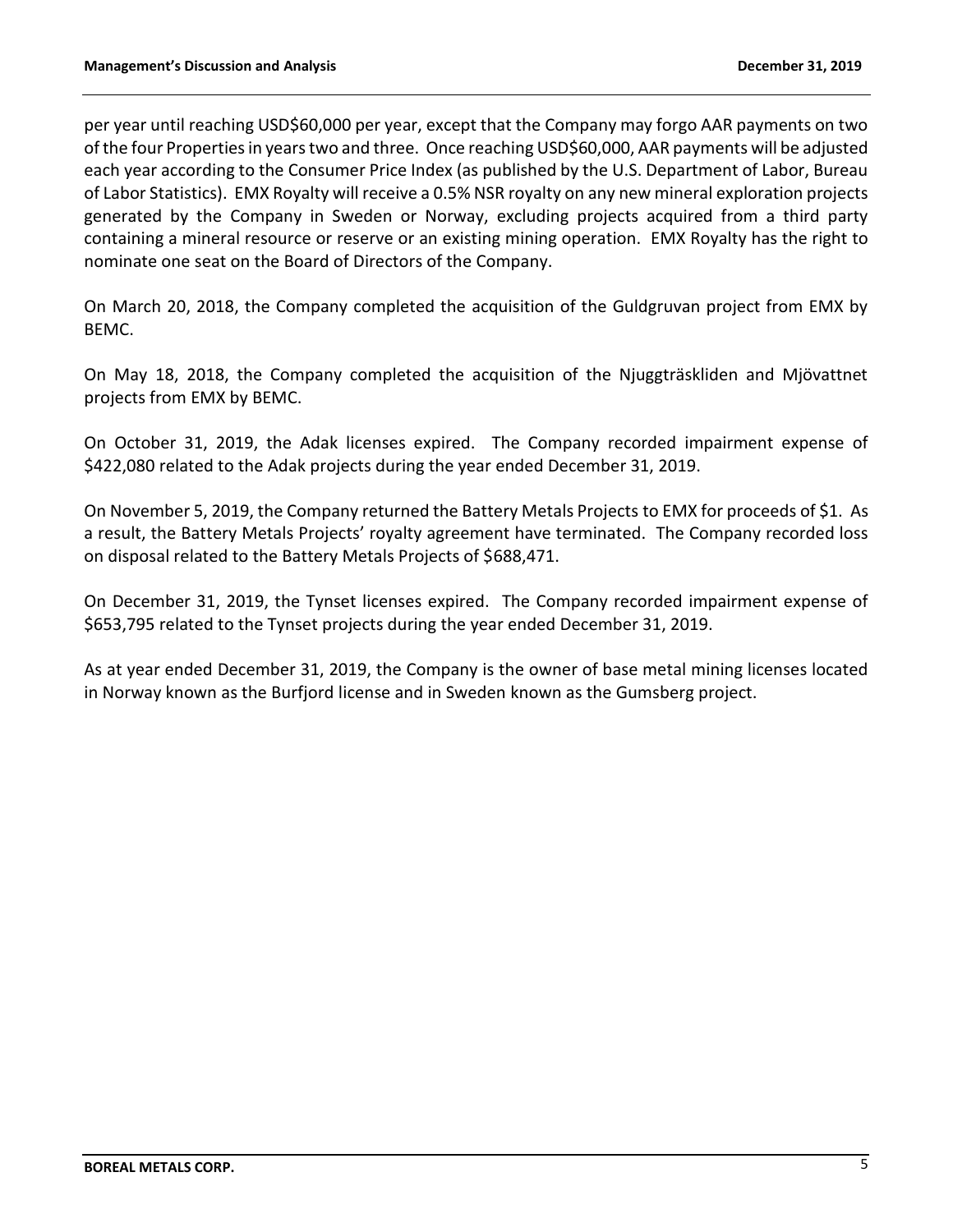As at December 31, 2019, the exploration and evaluation costs were incurred by the Company as follows:

| <b>Acquisition costs</b>   | Adak      | Gumsberg                 | Burfjord | Tynset                       | <b>Battery Metals</b><br>Projects | Total      |
|----------------------------|-----------|--------------------------|----------|------------------------------|-----------------------------------|------------|
|                            |           |                          |          |                              |                                   |            |
| Balance, December 31, 2017 | 376,557   | 376,558                  | 376,558  | 376,557                      |                                   | 1,506,230  |
| Acquisition                |           |                          |          |                              | 609,142                           | 609,142    |
| Balance, December 31, 2018 | 376,557   | 376,558                  | 376,558  | 376,557                      | 609,142                           | 2,115,372  |
| Impairment                 | (376,557) | -                        |          | (376, 557)                   |                                   | (753, 114) |
| Disposal (Note 15)         |           | $\overline{\phantom{0}}$ |          |                              | (609, 142)                        | (609, 142) |
| Balance, December 31, 2019 |           | 376,558                  | 376,558  | $\qquad \qquad \blacksquare$ |                                   | 753,116    |

| <b>Exploration costs</b>     | Adak      | Gumsberg  | Burfjord | Tynset     | <b>Battery Metals</b><br>Projects | Total      |
|------------------------------|-----------|-----------|----------|------------|-----------------------------------|------------|
|                              | \$        | \$        | \$       | \$         | \$                                | \$         |
| Balance, December 31, 2017   | 35,624    | 475,786   | 264,793  | 22,741     |                                   | 798,944    |
| Accommodation                |           | 37,931    | 3,747    | 757        |                                   | 42,435     |
| <b>Drilling</b>              |           | 339,912   |          |            |                                   | 339,912    |
| <b>Exploration equipment</b> | 716       | 24,123    |          | 3,533      |                                   | 28,372     |
| Field work                   | 2,277     | 182,852   | 326,065  | 47,421     | 3,932                             | 562,547    |
| <b>Exploration licenses</b>  | 131       | 23,659    | 26,284   | 81,173     | 131                               | 131,378    |
| Geological                   | 5,004     | 199,892   | 72,243   | 33,195     | 41,900                            | 352,234    |
| Geophysical                  |           | 167,516   |          | 1,034      |                                   | 168,550    |
| Other                        | 482       | 22,483    | 1,008    | 423        | 715                               | 25,111     |
| Balance, December 31, 2018   | 44,234    | 1,474,154 | 694,140  | 190,277    | 46,678                            | 2,449,483  |
| Accommodation                |           | 14,548    |          |            |                                   | 14,548     |
| <b>Drilling</b>              |           | 344,394   |          |            |                                   | 344,394    |
| Field work                   | 935       | 226,003   | 38,120   | 83         | 245                               | 265,386    |
| <b>Exploration licenses</b>  |           | 154,998   | 38,792   | 83,669     | 19,951                            | 297,410    |
| Geological                   | 354       | 121,749   | 36,638   | 3,209      | 284                               | 162,234    |
| Geophysical                  |           | 6,711     | 370      |            | 277                               | 7,358      |
| Geochemical                  |           | 239       |          |            |                                   | 239        |
| Other                        |           | 90,364    | 19,704   |            |                                   | 110,068    |
| Impairment                   | (45, 523) |           |          | (277, 238) |                                   | (322, 761) |
| Disposal                     |           |           |          |            | (67, 435)                         | (67, 435)  |
| Incurred in 2019             | (44, 234) | 959,006   | 133,624  | (190, 277) | (46, 678)                         | 811,441    |
| Balance, December 31, 2019   |           | 2,433,160 | 827,764  |            |                                   | 3,260,924  |

| <b>Total acquisition and</b><br>exploration costs | Adak    | Gumsberg  | Burfjord  | Tynset  | <b>Battery Metals</b><br>Projects | Total     |
|---------------------------------------------------|---------|-----------|-----------|---------|-----------------------------------|-----------|
|                                                   |         |           |           |         |                                   |           |
| Balance, December 31, 2018                        | 420.791 | 1,850,712 | 1,070,698 | 566.834 | 655,820                           | 4,564,855 |
| Discontinued operations                           |         |           |           |         |                                   |           |
| (Note 15)                                         |         |           |           | -       | (72, 804)                         | (72,804)  |
| Balance, December 31, 2018                        |         |           |           |         |                                   |           |
| adjusted for assets held by                       |         |           |           |         |                                   |           |
| discontinued operations                           | 420.791 | 1,850,712 | 1,070,698 | 566,834 | 583.016                           | 4,492,051 |
| Balance, December 31, 2019                        |         | 2,809,718 | 1.204.322 | -       |                                   | 4.014.040 |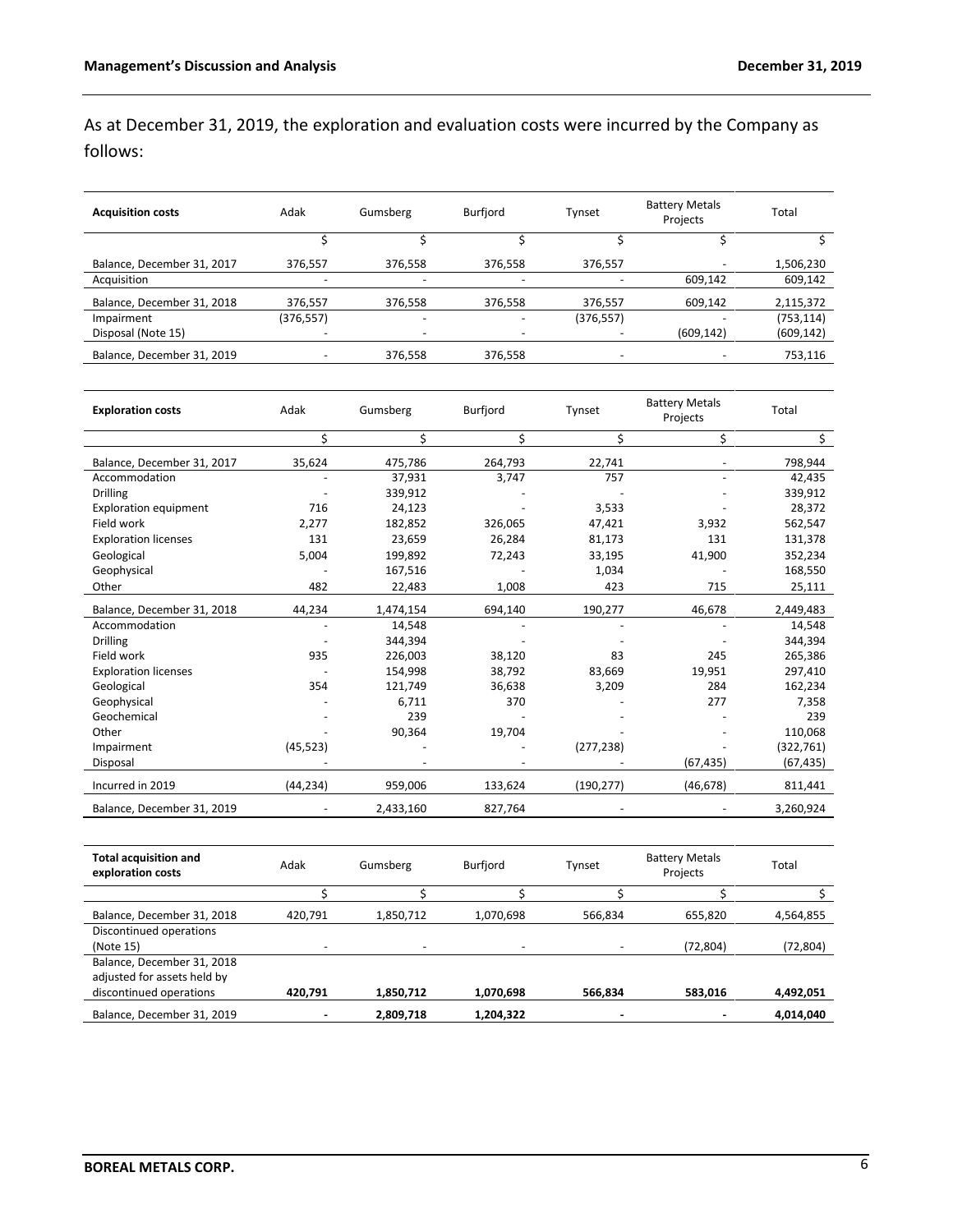# *Adak VMS Project (Skelleftea District, Sweden)*

The Adak exploration license is located in Skellefteå Mining District in north Sweden. Boreal's Adak project consists of the historical Adakfältet Mine Field which consists of the Adak, Lindsköld, and Brännmyarn mines which together account for 6.33 Mt @ 2.02% Cu, 0.6 g/t Au, 9 g/t Ag and the Rudtjebäcken Mine with 4.75Mt @ 0.9% Cu, 3% Zn, 0.3 g/t Au, 10 g/t Ag (historical, non-43-101compliant resources). These mines were contract mined by Boliden on behalf of the Swedish Government between 1932 and early 1978, when the mining complex was destroyed by a fire. The facilities were not rebuilt or re-opened since.

In 2018, Boreal compiled historic information and generated digital 3-D models of the mine workings and historic drill intercepts at Adak to help refine drill targeting. Subsurface geologic data include over 700 drill holes and extensive underground development maps and data. This database, coupled with modern direct detection electromagnetic geophysical methods, has identified high potential drill targets within and adjacent to the existing mining footprint.

No exploration was conducted on the Adak VMS Project in 2019.

# *Gumsberg VMS Project (Bergslagen District, Sweden)*

The strategically situated Gumsberg project consists of six exploration licenses in the Bergslagen Mining District of southern Sweden totaling over 16,370 hectares, where multiple zones of VMS style mineralization have been identified. Precious and base metal VMS-style mineralization at Gumsberg was mined from the 13th century through the early 19th century, with over 30 historic mines present on the property, most notably the Östra Silvberg mine, which was the largest silver mine in Sweden between 1250 and 1590.

On February 28 and May 2, 2018, the Company announced high grade and other encouraging drill results from the 2,545 metre diamond drill program conducted at Gumsberg in late 2018 and early 2018. These drill results confirmed the presence of high-grade silver-zinc-lead mineralization with significant associated copper and gold mineralization that extend along strike from and below the historic mine workings in the area. Also intersected were previously unrecognized zones of mineralization away from the mine workings. These represent novel discoveries of mineralization in the district. Drill intercepts included VMS-type exhalative massive sulfide horizons, primary replacement style and related highgrade lenses and shoots of silver-zinc-lead mineralization. Similar styles of mineralization occur throughout the Bergslagen district in southern Sweden, which is host to multiple world-renowned base metal sulphide deposits.

In September 2018, Boreal announced the results of a 61-line kilometre, high resolution ground magnetometer survey at Gumsberg. The survey confirmed the potential for stacked or structurally repeated mineralized zones and provided better resolution of the known trends of mineralization in the area.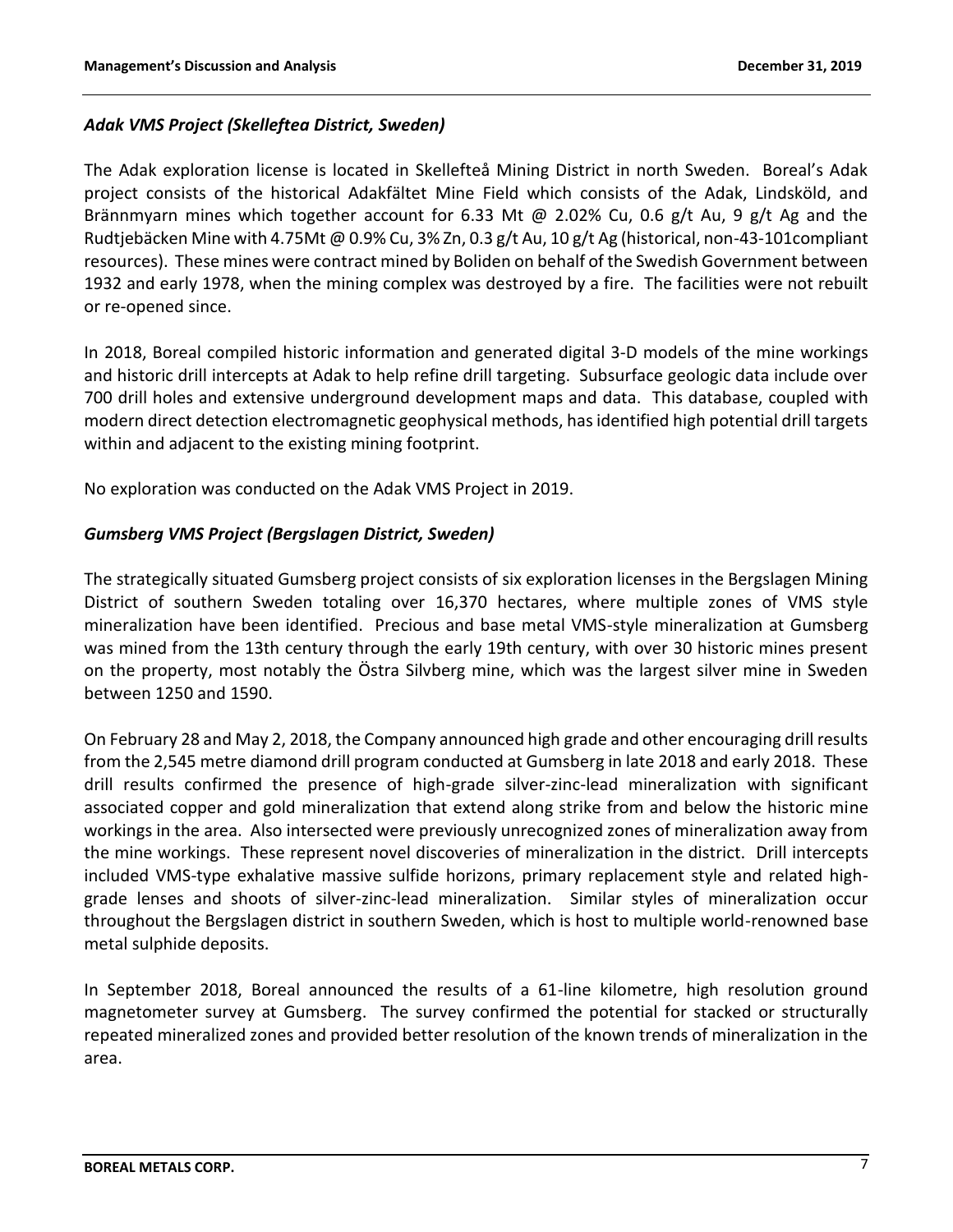In December 2018, Boreal commenced further 1,000 metre drill program Gumsberg to test a variety of shallow drill targets across the prospective high-grade VMS mineral trend in the Östra Silvberg mine area. This drill program commenced in January 2019 and the results were released on January 28, 2019 and March 4, 2019. Boreal announced a 1,500 metre drill program to conduct additional exploration drilling with the objective to extend the strike length and down-plunge continuation of this high-grade zone.

Drill highlights from previous Boreal diamond drilling are presented in the table below (for full results please refer to Boreal news releases dated February 28, 2018, May 2, 2018, January 28, 2019 and March 3, 2019):

| Hole                    | From          | To            | Length        | Zn    | Ag     | Pb   | Cu   | Au   | Prospect       |
|-------------------------|---------------|---------------|---------------|-------|--------|------|------|------|----------------|
| ID                      | <b>Meters</b> | <b>Meters</b> | <b>Meters</b> | %     | g/t    | %    | %    | g/t  | Name           |
| BM-17-001 <sup>X</sup>  | 99.30         | 106.00        | 6.70          | 5.19  | 16.39  | 1.08 | 0.30 | 0.08 | Vallberget     |
| BM-17-002 <sup>×</sup>  | 88.10         | 88.62         | 0.52          | 5.65  | 1.63   | 0.06 | 0.19 | 0.05 | Vallberget     |
| BM-17-002 <sup>×</sup>  | 92.30         | 94.20         | 1.90          | 13.55 | 51.75  | 5.23 | 0.27 | 0.34 | Vallberget     |
| BM-17-003 <sup>X</sup>  | 101.35        | 102.55        | 1.20          | 6.73  | 25.00  | 2.10 | 0.35 | 0.12 | Vallberget     |
| BM-17-004 <sup>X</sup>  | 105.77        | 106.37        | 0.60          | 4.81  | 24.94  | 1.96 | 0.01 | 0.02 | Vallberget     |
| BM-17-005Y              | 122.30        | 133.24        | 10.94         | 16.97 | 656.70 | 8.52 | 0.03 | 0.76 |                |
| BM-17-005 <sup>Y</sup>  | 155.43        | 165.00        | 9.57          | 5.87  | 183.90 | 2.33 | 0.04 | 0.52 | Östra Silvberg |
| BM-17-005Y              | 178.16        | 179.00        | 0.84          | 11.56 | 218.02 | 5.77 | 0.04 | 0.30 |                |
| BM-17-006 <sup>X</sup>  | 14.88         | 19.95         | 5.07          | 3.00  | 9.25   | 0.96 | 0.06 | 0.02 | Vallberget     |
| BM-17-008 <sup>X</sup>  | 13.25         | 13.60         | 0.35          | 3.20  | 6.85   | 0.03 | 0.05 | 0.02 | Vallberget     |
| BM-17-008 <sup>X</sup>  | 86.35         | 87.15         | 0.80          | 1.16  | 0.85   | 0.05 | 0.02 | 0.00 | Vallberget     |
| BM-17-011 <sup>X</sup>  | 53.50         | 56.65         | 3.15          | 3.03  | 11.69  | 0.62 | 0.44 | 0.19 |                |
| BM-17-011 <sup>X</sup>  | 130.50        | 137.20        | 6.70          | 7.01  | 11.14  | 0.44 | 0.10 | 0.00 | Vallberget     |
| BM-17-012 <sup>W</sup>  | 321.00        | 322.00        | 1.00          | 1.22  | 6.20   | 0.60 | 0.00 | 0.10 |                |
| BM-17-012 <sup>W</sup>  | 325.00        | 329.00        | 4.00          | 1.01  | 4.25   | 0.42 | 0.01 | 0.19 | Östra Silvberg |
| BM-17-012 <sup>W</sup>  | 332.00        | 339.00        | 7.00          | 1.56  | 12.20  | 0.85 | 0.02 | 0.18 |                |
| GUM-18-003 <sup>X</sup> | 105.00        | 116.00        | 11.00         | 5.89  | 239.00 | 2.51 | 0.04 | 0.96 | Östra Silvberg |
| GUM-18-004 <sup>X</sup> | 162.16        | 173.17        | 11.01         | 7.45  | 275.12 | 2.65 | 0.05 | 0.77 | Östra Silvberg |

*<sup>W</sup> True width unknown.*

*<sup>X</sup> Apparent widths reported - true widths are estimated between 80-100% of reported intervals. <sup>Y</sup>Apparent widths reported - true widths are estimated at 20-50% of reported interval.*

Between March 19, 2019 and April 9, 2019, Boreal executed a 1,562-meter diamond drilling program designed to test the continuity of near-surface, high grade targets at the Östra Silvberg, Vallberget and Gumsgruvan located on the Gumsberg License.

Earlier this year, Boreal applied for extensions on the Gumsberg Licenses 1, 2, 6, 7 and 8. Boreal successfully demonstrated that significant work has been done on the License No. 1. The Inspector of Mines agreed that the complexity of base metal mineralization identified by Boreal on this license requires additional time and expenditures to delineate. Requests for extensions on the Gumsberg 2, and 6 through 8 have been submitted to the Inspector of Mines.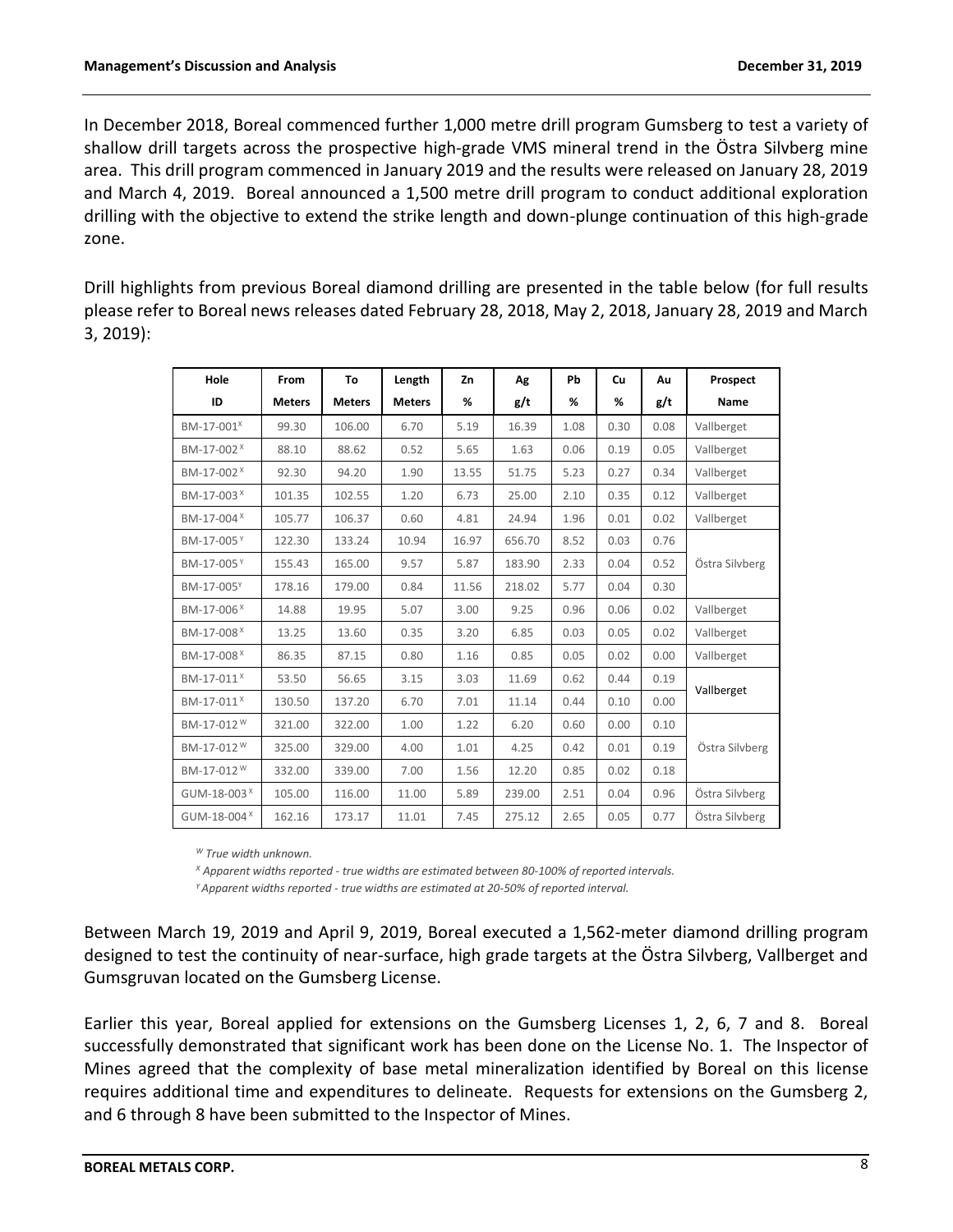On July 9, 2019 Boreal announced results from its seven-hole, 1,454.8 meter drilling program at the 100% owned Gumsberg project. The new Östra Silvberg South Discovery continued to return high grade silverzinc-lead mineralization returning consistent intercepts from below surface to roughly 250 metres. Exploration drilling cut significant mineralization at each of the target areas (Table Below). Most of the drilling was conducted at the newly discovered South Zone at Östra Silvberg and returned up to 5.12% Zn, 2.27% Pb and 93 g/t Ag over 8.04 meters. Two of the four holes drilled at Östra Silvberg also intersected unmapped mine workings, which project to deeper levels and further east than was indicated by historic mine. In addition to Boreal's drill successes, this also suggests that mineralization is more extensive in the area than previously recognized.

| <b>Hole</b>              | <b>From</b> | To                                          | Length | Zinc | Silver | Lead                                                                               | Gold  | Prospect       |
|--------------------------|-------------|---------------------------------------------|--------|------|--------|------------------------------------------------------------------------------------|-------|----------------|
| ID                       | (m)         | (m)                                         | (m)    | (%)  | (g/t)  | (%)                                                                                | (g/t) | Name           |
| GUM-19-01 <sup>x</sup>   | 304.96      | 306.95                                      | 1.99   | 2.28 | 25.52  | 0.92                                                                               | 0.128 | Ostra          |
| Incl.                    | 304.96      | 306.08                                      | 1.12   | 3.38 | 37.88  | 1.31                                                                               | 0.171 | Silvberg       |
| GUM-19-02 ×              |             | No Significant Intercepts<br>Ostra Silvberg |        |      |        |                                                                                    |       |                |
| GUM-19-03 x <sup>+</sup> | 262.25      | 270.29                                      | 8.04   | 5.12 | 93.05  | 2.27                                                                               | 0.434 | Ostra Silvberg |
| GUM-19-04 *              | 77.60       | 77.80                                       | 0.20   | 2.77 | 12.75  | 0.07                                                                               | 0.003 | Gumsgruvan     |
| GUM-18-05B               |             |                                             |        |      |        | 2018 hole extended to 242.2 m depth where it hit unmapped historical mine workings |       | Ostra Silvberg |
| GUM-19-05                |             | No Significant Intercepts                   |        |      |        |                                                                                    |       | Gumsgruvan     |
| GUM-19-06 $7$            | 177.10      | 178.10                                      | 1.00   | 1.84 | 7.70   | 1.40                                                                               | 0.108 |                |
| GUM-19-06 *              | 183.10      | 184.10                                      | 1.00   | 1.04 | 3.24   | 0.69                                                                               | 0.091 | Vallbergbet    |

*X Lengths reported as seen in drill core - true widths are estimated to be 50% of reported intervals.*

*<sup>Y</sup>Lengths reported as seen in drill core - true widths are estimated to be 90% of reported intervals.*

*\* Hole encountered a previously unmapped stope and was terminated at 233.00 to 234.20*.

In November 2019, extensions for Gumsberg Licences 6 and 7 were approved. These licences are in good standing until August 12, 2022. Also, in November 2019, Boreal learned that extensions for the Gumsberg License 2 was denied. This licence expires on November 9, 2020. As of December 31, 2019, Boreal has started drafting an application dispensation for reacquiring the key components of Gumsberg License 2.

## *Burfjord Copper-Gold Project (Alta Region, Norway)*

The Burfjord copper-gold project is comprised of six exploration licenses totaling 5,500 hectares in the Kåfjord copper belt near Alta, Norway. Copper mineralization was mined in the Burfjord area during the 19th century, with over 25 historic mines and prospects developed along the flanks of a prominent 4 x 6 kilometre fold (anticline) consisting of interbedded sedimentary and volcanic rocks. Copper and gold mineralization at Burfjord is hosted by swarms of iron-oxide rich carbonate veins, with high grade copper mineralization (the target of the historic mining activity) focused along contacts between rock types. However, cut-off grades in the primitive  $19<sup>th</sup>$  century-era mining operations were quite high (likely exceeding 3% copper), and Boreal sees potential for larger tonnages of mineralization at lower grades in areas adjacent to and surrounding the historic mines.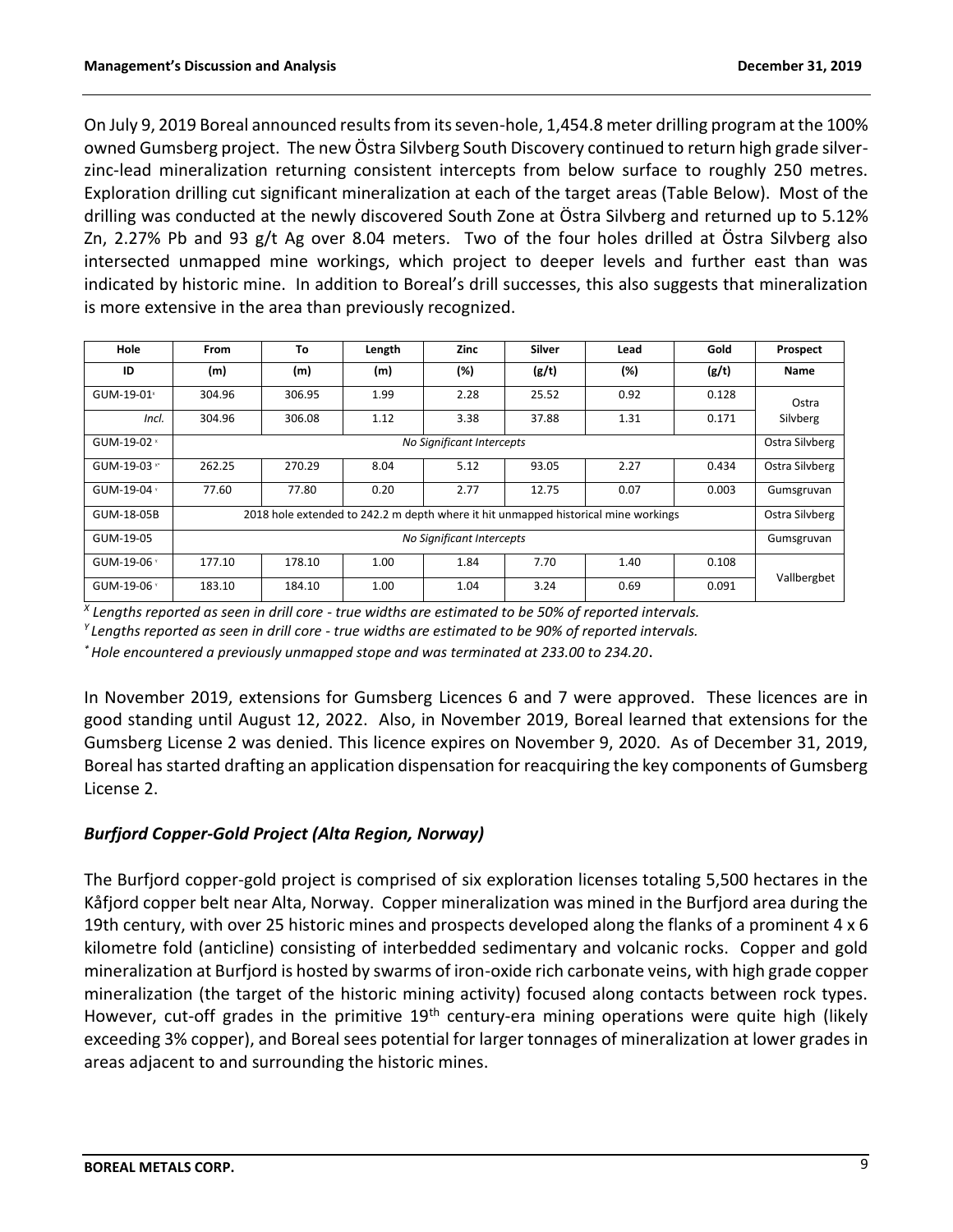On January 4, 2018 the Company announced the results of an Induced Polarization Geophysical Survey ("IP Geophysical Survey") at the 100% owned Burfjord Project. The results of the survey indicate along-strike continuity of sulphide mineralization over a three-kilometre segment of prospective stratigraphy and depth continuity in excess of 100 metres; beyond the depth limitations of the poledipole electrode configuration. An IP and Resistivity Survey was conducted between October 5 and October 25, 2017 at Burfjord, by GeoVista AB. The survey results successfully demonstrate the projection of mineralization under cover for widths on the order of 100 metres or more, the continuity of the mineralization along trend for at least 3,000 metres, and projection to depths of at least 100 metres. Based on these results, Boreal has commenced a drill program to test the grade and continuity of mineralization.

In late September 2018, Boreal commenced a 1,000-metre drill program at Burfjord. The drill program was designed to test multiple copper and gold targets in the Burfjord area, particularly in the southwest area of the anticline, where much of the historical mining activities were focussed. In total, seven holes were drilled totalling 951 metres. Drilling at Burfjord was completed on time and under budget. The results from this widely spaced reconnaissance drill program confirmed the presence of broad zones of copper mineralization enveloping high-grade copper veins at Burfjord. Significant drill results from this drill program are summarized in the table below.

| Hole<br>ID        | From<br><b>Meters</b> | To<br><b>Meters</b> | Length<br><b>Meters</b> | Cu<br>% | Au<br>g/t | <b>In</b><br>ppm |
|-------------------|-----------------------|---------------------|-------------------------|---------|-----------|------------------|
| BUR-18-001        | 10.00                 | 16.00               | 6.00                    | 0.18    | 0.01      | 0.05             |
| BUR-18-001        | 24.00                 | 27.00               | 3.00                    | 0.12    | 0.10      | 0.08             |
| BUR-18-001        | 71.50                 | 82.50               | 11.00                   | 0.11    | 0.02      | 0.05             |
| Incl.             | 79.00                 | 82.50               | 3.50                    | 0.21    | 0.01      | 0.08             |
| BUR-18-002        | 15.00                 | 20.00               | 5.00                    | 0.20    | 0.03      | 0.09             |
| BUR-18-002        | 39.00                 | 62.00               | 23.00                   | 0.14    | 0.01      | 0.05             |
| BUR-18-003        | 73.00                 | 84.00               | 11.00                   | 0.14    | 0.01      | 0.07             |
| <b>BUR-18-003</b> | 184.00                | 216.00              | 32.00                   | 0.56    | 0.26      | 0.50             |
| Incl.             | 184.85                | 188.31              | 3.46                    | 4.31    | 2.22      | 3.69             |
| also incl.        | 184.00                | 191.00              | 7.00                    | 2.30    | 1.13      | 2.05             |
| BUR-18-004        | 58.60                 | 59.33               | 0.73                    | 2.46    | 0.15      | 0.17             |
| BUR-18-004        | 66.00                 | 67.60               | 1.60                    | 0.19    | 0.01      | 0.09             |
| BUR-18-004        | 88.00                 | 89.00               | 1.00                    | 0.51    | 0.04      | 0.59             |
| BUR-18-005        | 25.00                 | 102.00              | 77.00                   | 0.11    | 0.01      | 0.11             |
| Incl.             | 52.00                 | 62.00               | 10.00                   | 0.24    | 0.04      | 0.20             |
| Incl.             | 93.00                 | 98.00               | 5.00                    | 0.23    | 0.02      | 0.19             |
| BUR-18-007        | 96.00                 | 99.00               | 3.00                    | 0.16    | 0.28      | 0.11             |
| BUR-18-007        | 138.00                | 140.00              | 2.00                    | 0.12    | 0.07      | 0.12             |

*\*Lengths reported as seen in drill core. True widths are estimated at 85-100% of reported lengths.*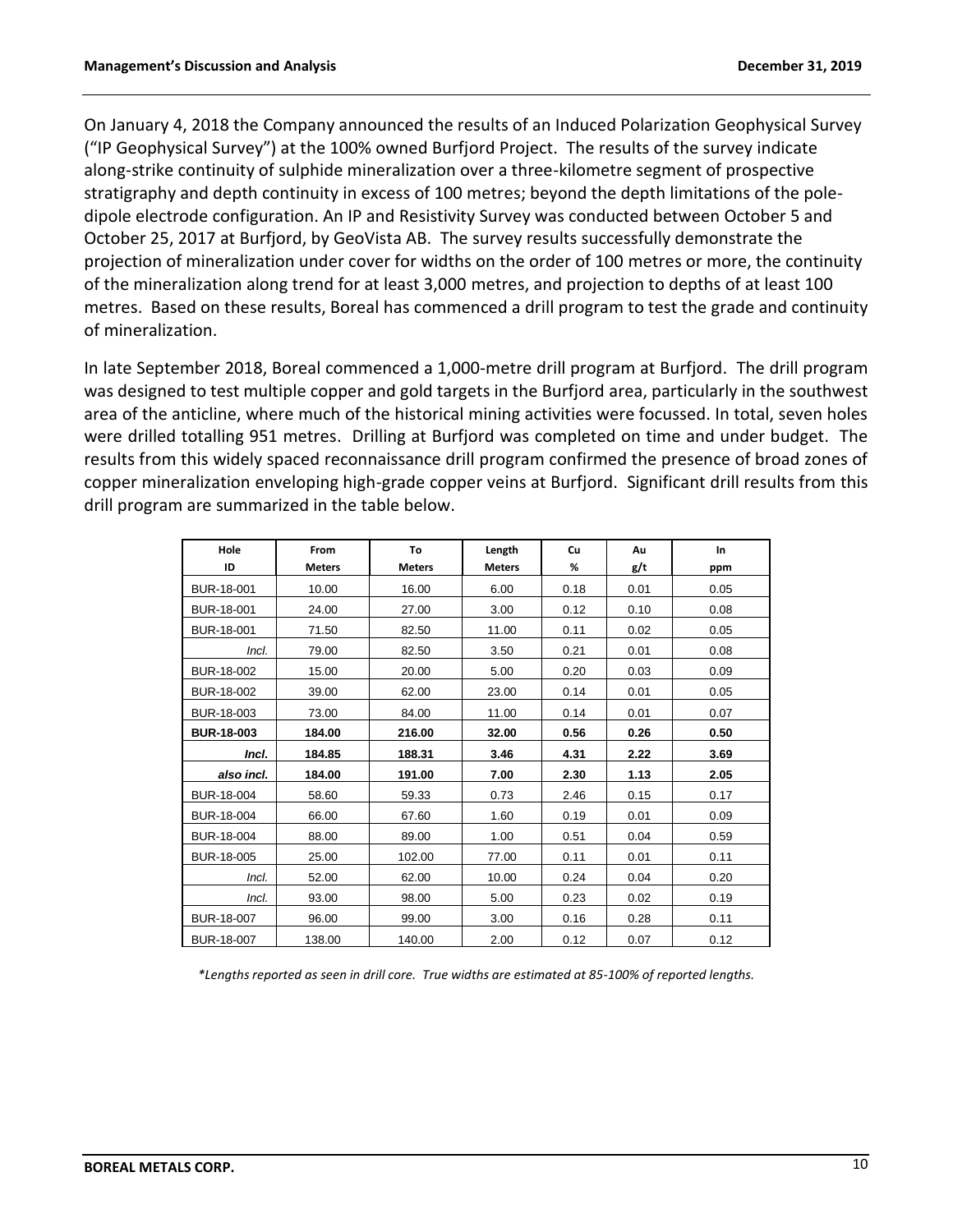On June 18, 2019 Boreal contacted the Director of Mining in Norway to request a 3 year renewal for the Burfjord Project licenses Burfjord 14, Burfjord 15, Burfjord 18, Burfjord 19, Burfjord 20 and Burfjord 21 located in Troms County, Kvaenangen Commune, Norway despite the fact that Boreal has yet to identify a mineral inventory. Boreal is requested that the Direktoratet for Mineralforvalting give this request special consideration because of the exceptional challenges Boreal has faced in conducting mineralization in this challenging area with respect to delays caused by weather and the delays related to forging a working relationship with the Spalca stakeholders in the area. On October 3, 2019 Boreal received a letter from The Direktoratet for Mineralforvaltning granting an extension of the Burfjord claims to September 30, 2023.

# *Tynset VMS project (Røros District, Norway)*

The Tynset project is comprised of several exploration licenses totaling 17,000 hectares in the Røros Mining District of central Norway, which hosts a ~30-kilometre trend of VMS style mineral occurrences and historic mines, including the Vingelen Mine, which was operated in the 18th and 19th centuries.

During the summer months of 2018, surface sampling, mapping and geophysical programs took place on the Tynset project. These work programs were being focused in the areas of historic mines at Vingelen and Fådalsgruven and included soil sampling surveys, mapping and ground magnetometer surveys using a continuous read, high resolution magnetometer. In total, 23 lines of soil samples were collected, constituting over 650 individual samples, and 86 line kilometres of high resolution ground magnetic surveys were completed.

These programs generated multiple new geochemical and geophysical targets, as well as, further refined the understanding of geological features and trends in both areas. In particular, new geological targets were identified to the south of the historic mine workings at Fådalsgruven, and several additional trends of mineralization appear to have been identified at Vingelen. Continued work in 2019 will focus on areas along the Sivilldalen Mine trend at the southern end of the Tynset property position, prior to identification of prioritized targets for drill testing**.** 

No exploration work was conducted on the Tynset VMS Project in 2019.

## *Modum Cobalt Project (Norway)*

The 13,115 Ha Modum cobalt-copper project is located approximately 75 kilometres west of Oslo, Norway. The Modum project is accessible year-round, with robust infrastructure including road, rail, power, and skilled labour in nearby municipalities. The Modum property position surrounds an inlier of exploration licenses held by third parties that partially cover the Skuterud Cobalt Mine, one of Europe's most prolific historic cobalt producers. Historic mine workings, prospects and trends of cobalt and copper mineralization extend onto the Boreal property.

During 2018, Boreal conducted surface exploration programs at Modum, including sampling of soil and till materials along the geologic trend of the historic mining areas. The geochemical sampling program identified multiple additional targets at Modum.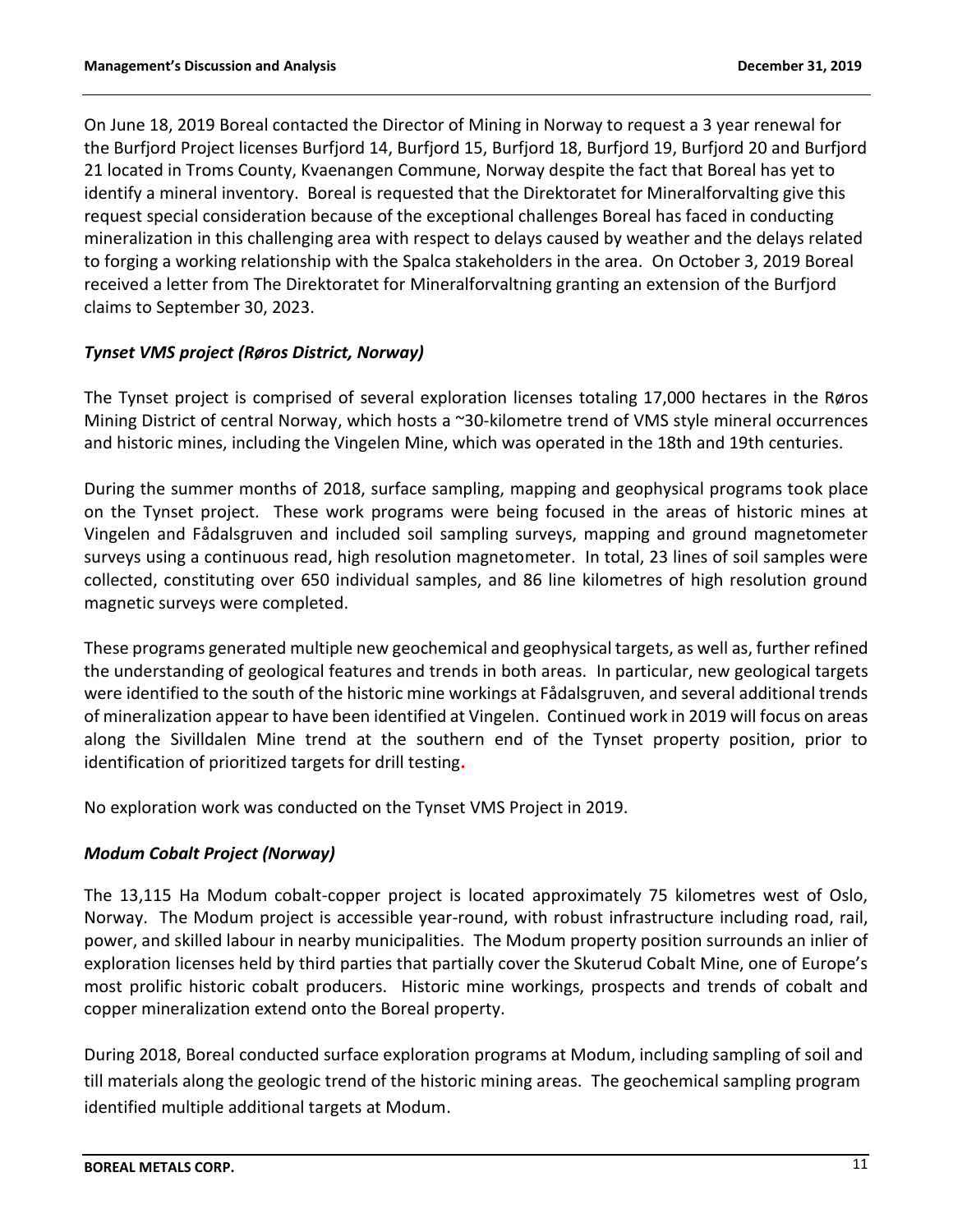## *Guldgruvan Cobalt Project (Los Cobalt Mine, Sweden)*

The 2,400 Ha Guldgruvan Cobalt Project is located near the town of Los, Sweden. The Project is accessible year-round, with robust infrastructure including paved roads, power, and skilled labour in nearby municipalities. The Guldgruvan Project contains numerous historical workings, test pits and shallow drill holes in addition to five major mining sites which were the focus of historical production. Those include the Los Cobalt Mine, one of the few historic mines in Sweden that produced cobalt as its primary commodity.

## *Njuggträskliden and Mjövattnet Nickel-Copper-Cobalt Projects (Skellefteå, Sweden)*

The Njuggträskliden and Mjövattnet nickel-copper-cobalt projects are located in the Skellefteå mining area in Northern Sweden. The 9,000 hectare Njuggträskliden and 6,400 hectare Mjövattnet licenses cover multiple drill defined zones of nickel-rich sulfide mineralization. The Projects were recognized during a nationwide reconnaissance exploration program for nickel conducted between 1968 and 1984 by the Swedish Geological Survey ("SGU") and other government entities. This led to the discovery of nickel mineralization at Mjövattnet in 1971, followed by the discovery of Njuggträskliden in 1974. More than 80 nickel occurrences were identified during the reconnaissance programs, including Njuggträskliden and Mjövattnet, with state funded drill programs defining multiple historic mineral resources.

### **Exploration Outlook**

Boreal is pleased with the progress made on its exploration programs in Scandinavia, especially with the continued drill success from the Gumsberg project in Sweden, where exploration drill holes intersected significant base-metal and silver rich styles of mineralization. Likewise, an initial drill program was conducted at the Burfjord project in northern Norway and results confirm the presence of broad zones of copper mineralization enveloping high-grade copper veins.

The Gumsberg project continues to be Boreal's flagship project. Boreal discovered new high-grade zones of mineralization in the Loberget-Vallberget and Östrasilvberg areas on the Gumsberg project in the 2017-2018 drill programs and continued to have success in 2019. The drill defined zones of high-grade mineralization remain open in multiple directions. Boreal intends to conduct further work in these target areas, including drilling to deeper levels and additional geophysical surveys.

To date, an emphasis has been placed on low-cost, high value surface exploration work that led to the definition of high priority drill targets, as well as highly efficient drill programs targeting near-surface, high grade zones of mineralization (Gumsberg and Burfjord as examples). These cost-efficient programs are designed to deliver maximum value to Boreal shareholders while continuing to advance multiple projects in the portfolio in a timely fashion.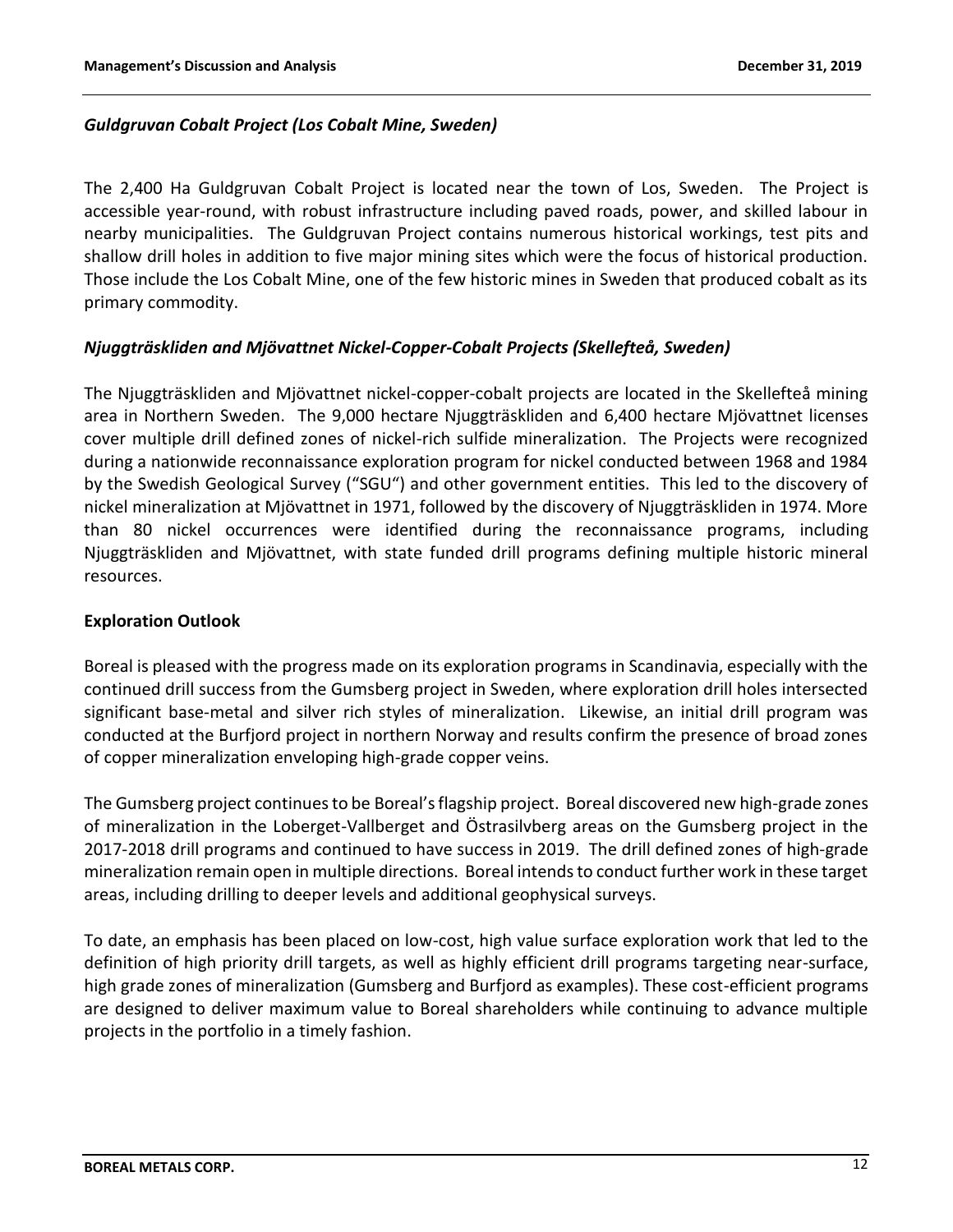## **Selected Annual Financial Information**

The Company's Consolidated Financial Statements for the years ended December 31, 2019, 2018, and 2017 have been prepared in accordance with International Financial Reporting Standards ("IFRS") as issued by the International Accounting Standards Board ("IASB"). The following selected financial information is taken from the annual consolidated financial statements and should be read in conjunction with those statements.

During fiscal 2018, the Company changed its accounting policy with respect to exploration and evaluation expenditures to better represent total costs incurred on its exploration and evaluation assets. In prior years the Company's policy was to charge to operations exploration expenditures as incurred. The Company has elected to change this accounting policy to now capitalize by property all costs directly related to the exploration and evaluation of mineral properties classified as exploration and evaluation assets, effective with the presentation of these financial statements, on a retrospective basis.

|                                                                 | December 31, | December 31,    | December 31,    |
|-----------------------------------------------------------------|--------------|-----------------|-----------------|
|                                                                 | 2019         | 2018 (restated) | 2017 (restated) |
| Cash                                                            | 115,905      | 225,230         | 3,397,728       |
| Total assets                                                    | 4,327,853    | 5,103,397       | 6,119,693       |
| <b>Total liabilities</b>                                        | 1,291,770    | 333,455         | 686,862         |
| Shareholders' equity                                            | 3,036,083    | 4,769,942       | 5,432,831       |
| Loss from continuing operations attributable to<br>shareholders | (2,855,821)  | (1,903,628)     | (1,403,621)     |
| Net loss and comprehensive loss                                 | (3,541,264)  | (1,925,458)     | (1,403,621)     |
| Basic and diluted loss per common share                         | (0.05)       | (0.03)          | (0.05)          |

## **Results of Operations**

*For the three month periods ended December 31, 2019 and 2018*

During the period ended December 31, 2019, the Company incurred a net loss of \$1,798,889, an increase of \$1,393,040 compared to \$405,849 net loss incurred in the same period of 2018. This increase is due to an impairment on the Adak VMS and Tynset projects, and loss on the disposal of BBMSAB.

During the three month period ended December 31, 2019, the Company's major operating expenses were as follows:

Consulting fees recovery of \$15,599 (2018 – expense of \$7,804) decreased as a result of the Company reversing certain double entries of director compensation in the current quarter.

General and office costs of \$5,924 (2018 - \$17,243) decreased due to decreased activity in the Company.

Management fees totaled \$165,003 (2018 - \$101,950) increased due to the appointment of new officers of the Company in the current year.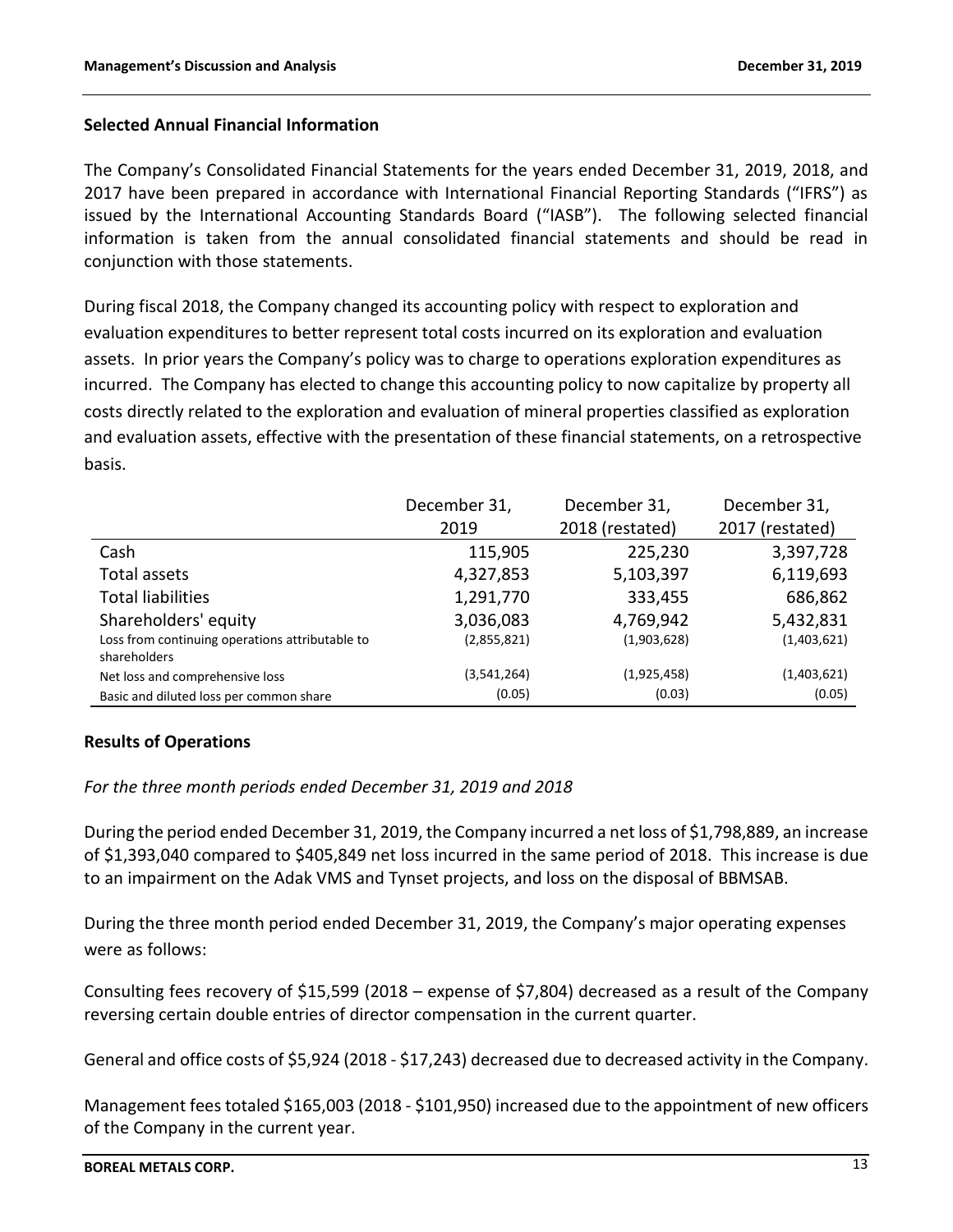Marketing fees of \$17,265 (2018 - \$66,722) decreased due to decreased activity in the Company.

Legal fees of \$151,200 (2018 - \$7,151) increased due to the Company accruing for legal fees for the entire fiscal year in the current quarter. The Company also incurred more legal fees related to the EMX loan and sale of BBMSAB in the current quarter.

Travel expenses of \$4,028 (2018 – \$30,950) decreased due to decreased activities.

Share-based payments of \$1,266 (2018 - \$72,953) decreased due to reversal of share-based payments related to the cancellation of the Former President's options.

Impairment on exploration and evaluation assets of \$653,795 (2018 - \$Nil) increased due to an impairment of the Tynset project in the current period.

Loss on disposal of BBMSAB of \$688,471 (2018 - \$Nil) increased due to the disposal of shares of BBMSAB, including the write off of \$676,577 related to the Battery Metals Projects.

The basic and diluted loss per common share in the three month period ended December 31, 2019 was \$0.02 (2018 - \$0.01).

### *For the year ended December 31, 2019 and 2018*

During the year ended December 31, 2019, the Company incurred a net loss of \$3,541,264, an increase of \$1,615,806 compared to \$1,925,458 net loss incurred in the same period of 2018. This increase in the Company expenses was due to an impairment on the Adak VMS and Tynset projects and the disposal of BBMSAB.

During the year ended December 31, 2019, the Company's major operating expenses were as follows:

Audit and accounting fees totaled \$181,160 (2018 - \$223,853) which decreased due to cost cutting measure in 2019 and more fees incurred with setting up two offices in Canada and Sweden in 2018.

Consulting fees of \$44,204 (2018 - \$39,970) increased due to entering into new contracts with consultants.

Office expenses of \$68,058 (2018 - \$81,884) decreased due to decreased activities.

Management fees totaled \$542,861 (2018 - \$393,388) increased due to the appointment of new officers of the Company in the current year.

Marketing fees of \$219,407 (2018 - \$531,469) decreased due to decreased marketing activities.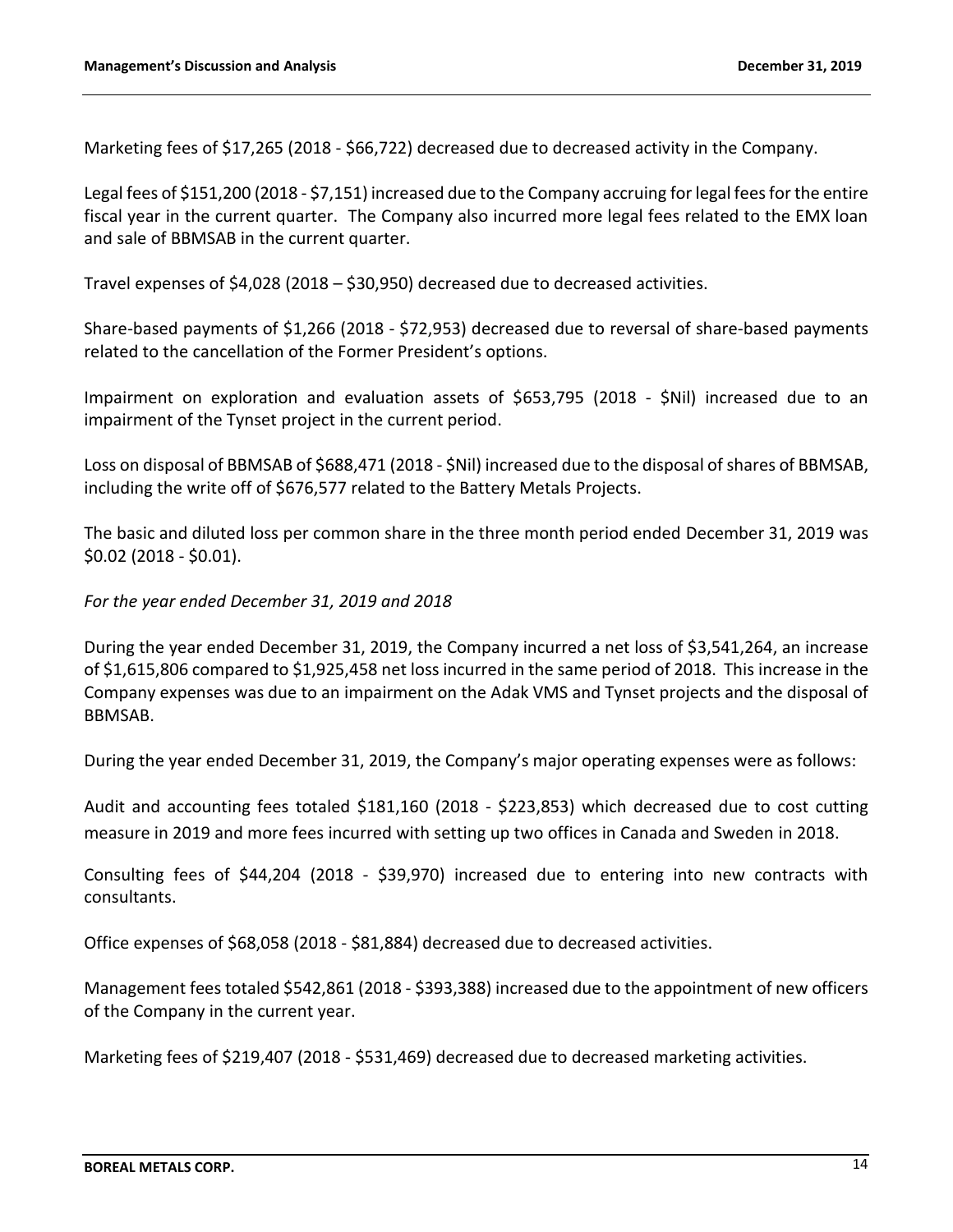Legal fees of \$175,921 (2018 - \$55,958) increased due to increased legal activities in the current year related to the issuance of common shares through a private placement, the EMX loan and the sale of BBMSAB.

Regulatory, filing and transfer agent fees of \$63,964 (2018 - \$15,771) increased due to increased regulatory and listing activities as a result of share issuances in 2019.

Travel fees of \$163,807 (2018 - \$193,813) decreased due to decreased activities.

Share-based payments of \$204,716 (2018 - \$271,814) decreased due to cancellation of certain stock options related to the termination of the Former President.

Impairment on exploration and evaluation assets of \$1,075,875 (2018 - \$Nil) increased due to impairment of the Adak VMS and Tynset projects in the current year.

Loss on disposal of BBMSAB of \$688,471 (2018 - \$Nil) increased due to the disposal of the share of BBMSAB, Including the write off of \$676,577 related to the Battery Metals Projects.

The basic and diluted loss per common share in the year ended December 31, 2019 was \$0.05 (2018 - \$0.03).

*Cash flows for the period ended December 31, 2019 and 2018*

At December 31, 2019, the Company had \$115,905 cash, compared to \$241,820 cash at December 31, 2018.

In the year ended December 31, 2019, the Company issued shares by way of private placement for net proceeds of \$1,602,689.

In the year ended December 31, 2019, net cash used for operating activities totaled \$820,538 compared to \$1,732,978 of net cash used in operating activities in 2018. The cash used in operating activities consisted of the operating expenses of the Company.

In the year ended December 31, 2019, the net cash flows from (used in) the discontinued operations are as follows:

|                                                         | For the years ended December 31, |           |
|---------------------------------------------------------|----------------------------------|-----------|
|                                                         | 2019                             | 2018      |
|                                                         |                                  |           |
| Cash flows from operating activities                    | (1.077)                          | 93,954    |
| Cash flows used in investing activities                 | (11.474)                         | (77, 364) |
| Total cash flows from (used in) discontinued operations | (12,551)                         | 16,590    |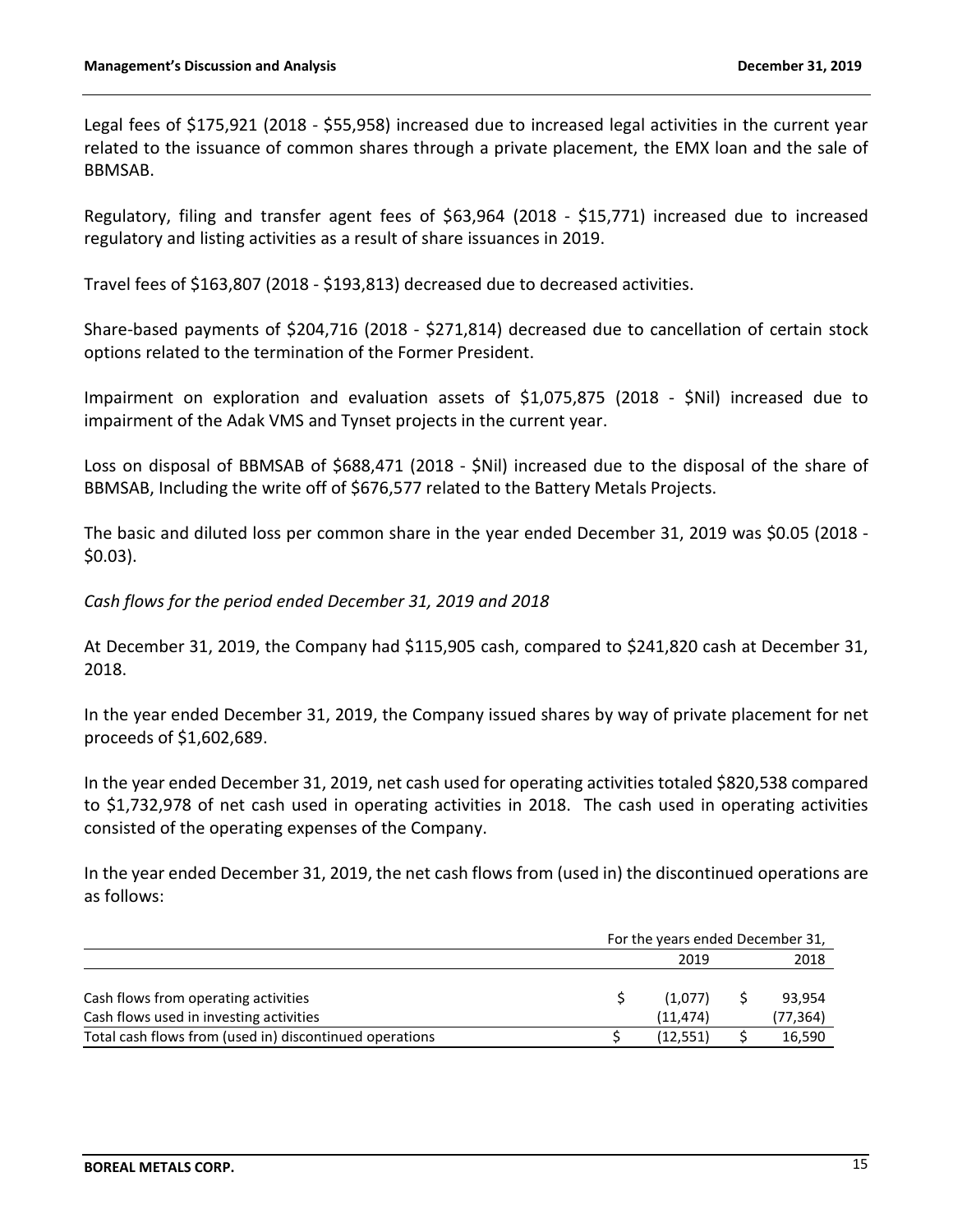|                                              | December      | September  | June 30,   | March 31,  |            | December 31, September 30, | June 30,   | March 31,  |
|----------------------------------------------|---------------|------------|------------|------------|------------|----------------------------|------------|------------|
|                                              | 31, 2019      | 30, 2019   | 2019       | 2019       | 2018       | 2018                       | 2018       | 2018       |
|                                              | \$            | \$         | \$         | \$         | \$         | Ś.                         | \$         | Ŝ.         |
| Cash                                         | 115,905       | 26,145     | 56,955     | 1,086,145  | 225,230    | 1,229,771                  | 1,750,659  | 1,665,678  |
| Total assets                                 | 4,327,853     | 5,515,269  | 5,956,321  | 6,530,797  | 5,103,397  | 5,392,249                  | 5,704,826  | 5,630,639  |
| <b>Total liabilities</b>                     | 1,291,770     | 681,563    | 402,192    | 535,152    | 333,455    | 289,411                    | 160,370    | 485,035    |
| Working capital                              | (1, 136, 006) | (600, 258) | (248, 155) | 731,405    | 107,342    | 1,176,754                  | 1,884,835  | 1,647,296  |
| (deficiency)                                 |               |            |            |            |            |                            |            |            |
| Loss and comprehensive loss attributable to: |               |            |            |            |            |                            |            |            |
| Company's                                    | (1,787,960)   | (782, 890) | (512, 175) | (446, 568) | (406, 173) | (639, 811)                 | (273,088)  | (605, 492) |
| shareholders                                 |               |            |            |            |            |                            |            |            |
| Non-controlling                              | (10, 929)     | 229        | 53         | (1,024)    | 324        | (668)                      | (550)      |            |
| interests on BEMC                            |               |            |            |            |            |                            |            |            |
| Net comprehensive                            | (1,798,889)   | (782, 661) | (512, 122) | (447,592)  | (405, 849) | (640, 479)                 | (273, 638) | (605, 492) |
| loss                                         |               |            |            |            |            |                            |            |            |
| Basic and diluted                            | (0.02)        | (0.01)     | (0.01)     | (0.01)     | (0.01)     | (0.01)                     | (0.01)     | (0.01)     |
| loss per share                               |               |            |            |            |            |                            |            |            |

### **Summary of Quarterly Results**

### **Liquidity and Capital Resources**

To date, the Company has not yet realized profitable operations. The Company will require additional financing to explore and develop its mineral properties and there can be no assurances that such financing will be available, or if available, will be on reasonable terms.

These consolidated financial statements have been prepared assuming the Company will continue on a going-concern basis. The Company has incurred losses since inception and the ability of the Company to continue as a going-concern depends upon its ability to develop profitable operations and to continue to raise adequate financing. Management is actively targeting sources of additional financing through alliances with financial, exploration and mining entities, or other business and financial transactions which would assure continuation of the Company's operations and exploration programs. In order for the Company to meet its liabilities as they come due and to continue its operations, the Company is solely dependent upon its ability to generate such financing.

There can be no assurance that the Company will be able to obtain adequate financing in the future or that the terms of such financing will be favorable. If adequate financing is not available when required, the Company may be required to delay, scale back or eliminate programs and may be unable to continue in operation. The Company may seek such additional financing through debt or equity offerings, but there can be no assurance that such financing will be available on terms acceptable to the Company or at all. Any equity offering will result in dilution to the ownership interests of the Company's shareholders and may result in dilution to the value of such interests.

The Company's revenues, if any, are expected to be in large part derived from the mining and sale of minerals and metals or interests related thereto. The economics of developing and producing properties are affected by many factors including the cost of operations and the market price of the mineral resource. Depending on the market price of mineral resources, the Company may determine that it is impractical to continue commercial production.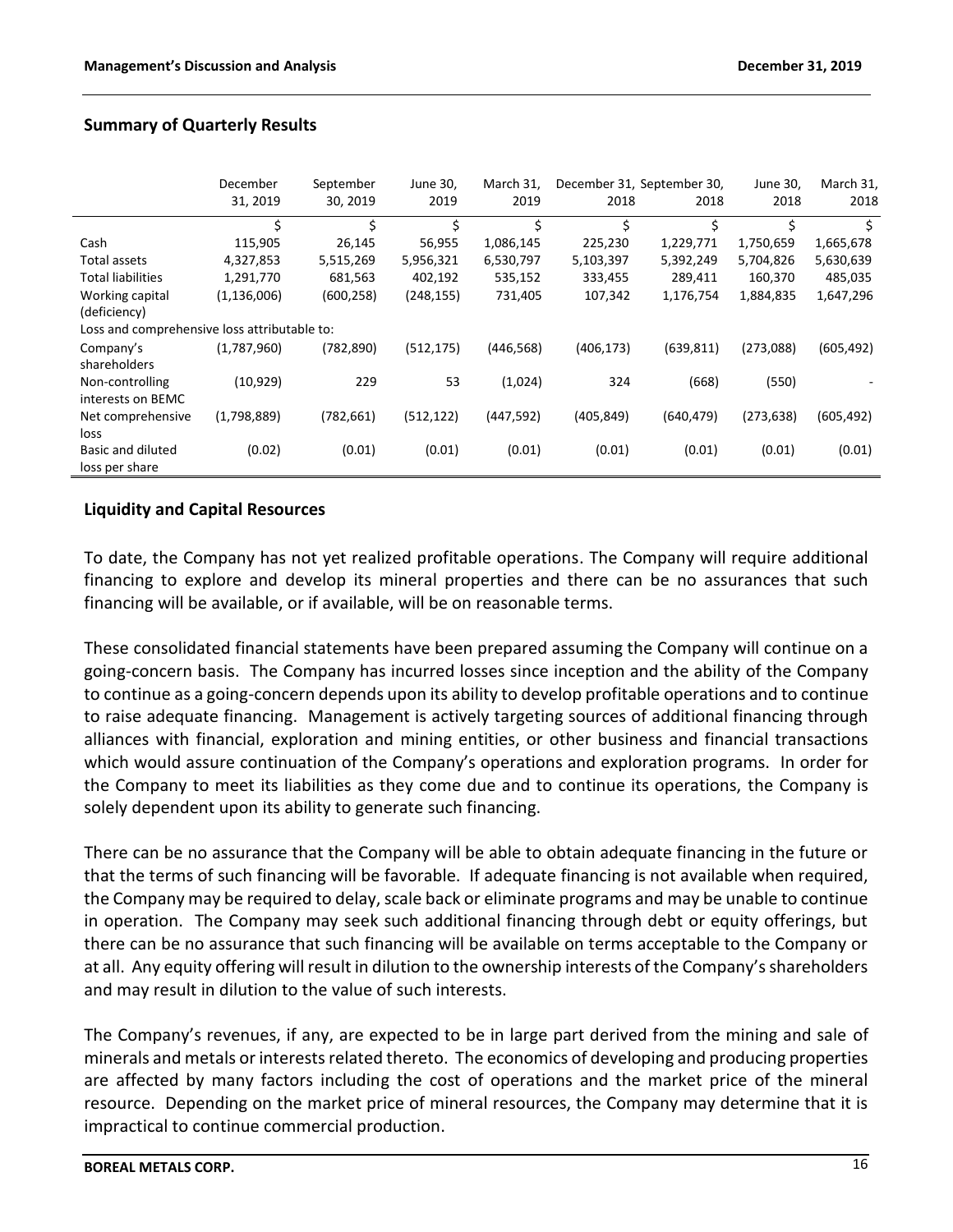### **Related Party Transactions**

Key management personnel include Patricio Varas as Executive Chairman, Chief Executive Officer, Director and President; Karl Antonius as Former President (terminated for cause on November 29, 2019); Alexandra Woodyer Sherron as Chief Financial Officer; and Eric Jensen, David Reid, Jon Sherron, Michael Nordfors, Thomas Soderqvist, and Johannes Holzäpfel as Directors of the Company and its subsidiaries.

The Company entered into the following transactions with related parties during the year ended December 31, 2019:

|                                      | For the years ended December 31, |         |
|--------------------------------------|----------------------------------|---------|
|                                      | 2019                             | 2018    |
| Short-term benefits paid or accrued: |                                  |         |
| Accounting fees                      | 58,026                           | 93,609  |
| Management fees                      | 516,080                          | 392,450 |
| Legal fees / share issuance costs    | 142.394                          | 219,699 |
| Share-based payments                 | 152,867                          | 209,725 |
| Rent                                 | 12,000                           | 26,000  |
|                                      | 881,367                          | 941,483 |

As of December 31, 2019, included in accounts payable and due to related partiesis \$319,241 (December 31, 2018 - \$50,280) due to directors and officers of the Company. These amounts are non-interest bearing with no specific terms of repayment. Included as part of the related party balances in accounts payable, is \$118,479 (December 31, 2018 - \$nil) owing to the Company's former president.

All related party transactions are in the normal course of operations and have been measured at the agreed to amounts, which is the amount of consideration established and agreed to by the related parties.

### **Financial Instruments and Other Instruments**

### **Financial instruments**

Financial assets and liabilities are classified in the fair value hierarchy according to the lowest level of input that is significant to the fair value measurement. Assessment of the significance of a particular input to the fair value measurement requires judgement and may affect placement within the fair value hierarchy levels. The hierarchy is as follows:

- Level 1: quoted prices (unadjusted) in active markets for identical assets or liabilities.
- Level 2: inputs other than quoted prices included in Level 1 that are observable for the asset or liability, either directly (i.e., as prices) or indirectly (i.e., derived from prices).
- Level 3: inputs for the asset or liability that are not based on observable market data (unobservable inputs).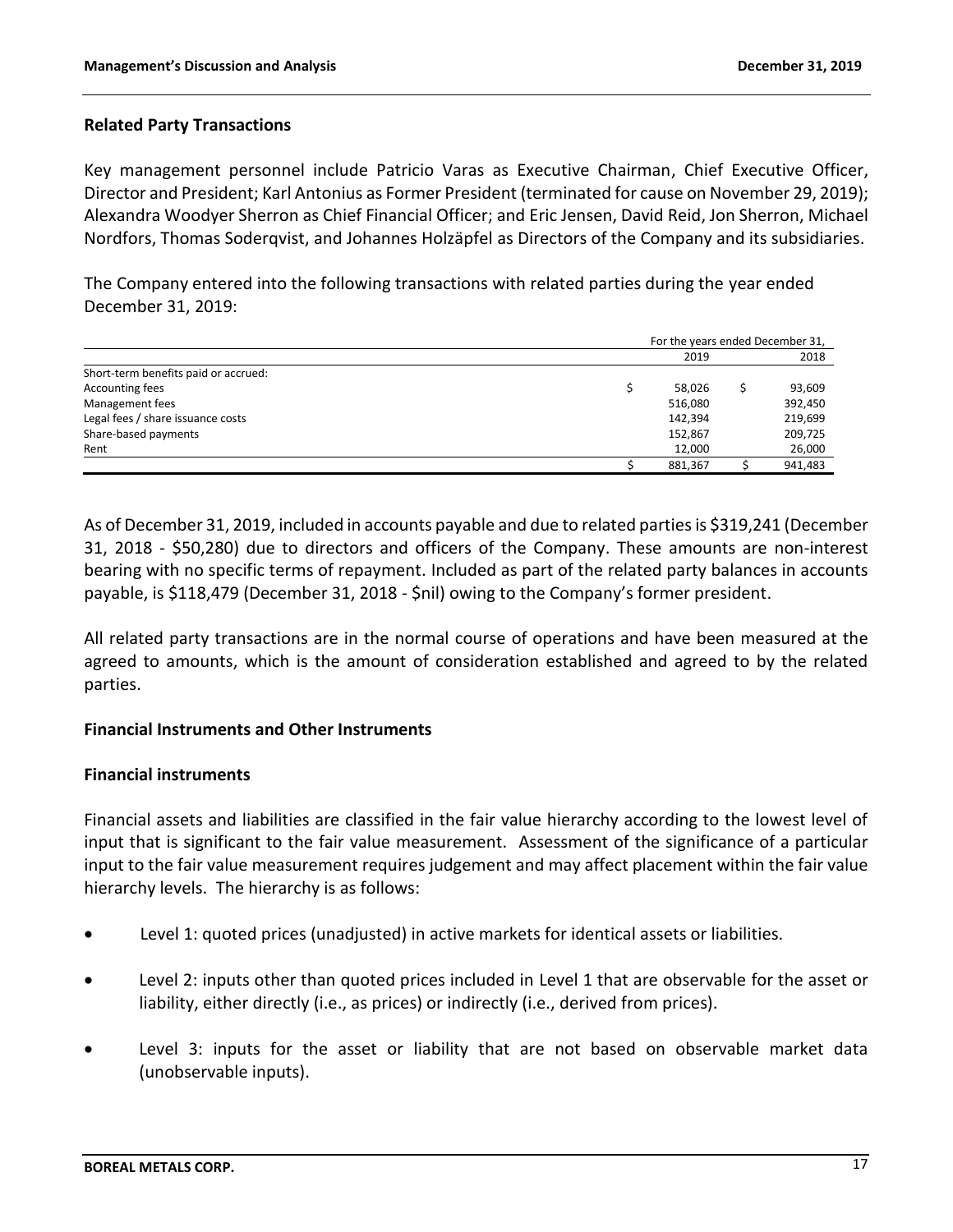The fair value of receivables, reclamation bond and accounts payable and accrued liabilities approximate their carrying amounts due to the short-term nature of the financial instruments. Cash is classified as financial assets measured at fair value through profit or loss and is measured at fair value using level 1 inputs of the fair value hierarchy. Reclamation bond and receivables are measured at amortized cost. Accounts payable and accrued liabilities and short-term loans are classified as other financial liabilities are measured at amortized cost.

### *Risk management*

The Company is exposed to a variety of financial instrument related risks to varying degrees:

### Credit risk

Credit risk is the risk that the counterparty to a financial instrument will cause a financial loss for the Company by failing to discharge its obligations. The Company's credit risk is primarily attributable to its liquid financial assets including cash. The Company limits its exposure to credit risk on liquid financial assets through maintaining its cash with high-credit quality financial institutions.

## Liquidity risk

Liquidity risk is the risk that the Company will not be able to meet its obligations associated with its financial liabilities. The Company's approach to managing liquidity risk is to ensure that it will have sufficient liquidity to meet liabilities when due. The Company is currently investigating financing opportunities so that it has sufficient liquidity to meet liabilities when due.

There can be no assurance the Company will be able to obtain required financing in the future on acceptable terms. The Company anticipates it will need additional capital in the future to finance ongoing exploration of its properties, such capital to be derived from the completion of other equity financings. The Company has limited financial resources, has no source of operating income and has no assurance that additional funding will be available to it for future exploration and development of its project. The ability of the Company to arrange additional financing in the future will depend, in part, on the prevailing capital market conditions and exploration success. In recent years, the securities markets have experienced wide fluctuations in price which have not necessarily been related to the operating performance, underlying asset values or prospects of such companies. There can be no assurance that continual fluctuations in price will not occur. Any quoted market for the common shares may be subject to market trends generally, notwithstanding any potential success of the Company in creating revenue, cash flows or earnings.

## Market risk

Market risk is the risk of loss that may arise from changes in market factors such as interest rates, foreign exchange rates, and commodity and equity prices.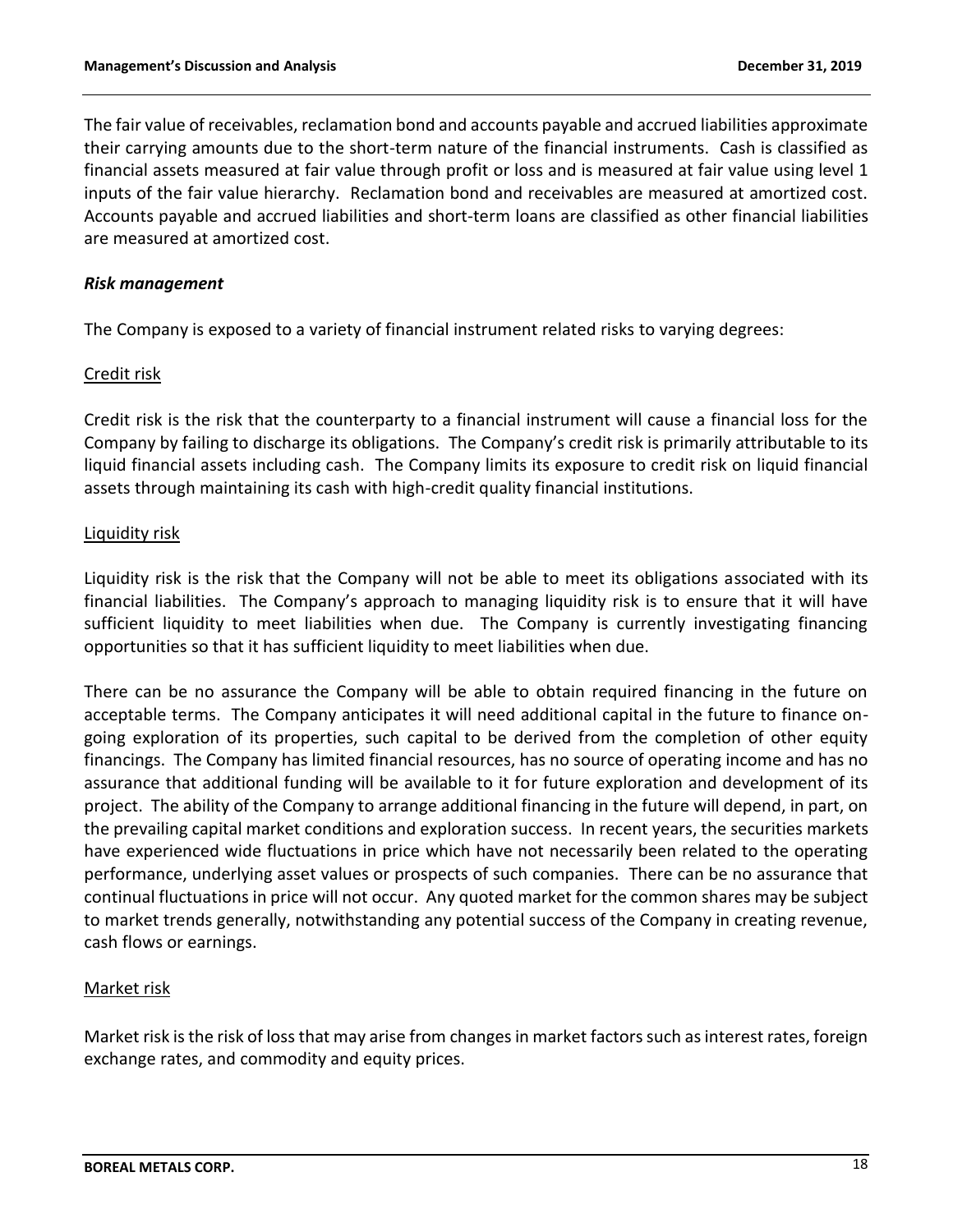### Currency risk

The Company is exposed to financial risk related to fluctuations in foreign exchange rates. Foreign currency risk is limited to the portion of the Company's business transactions denominated in currencies other than the Canadian Dollar.

### Interest rate risk

The Company's exposure to interest rate risk arises from the interest rate impact on cash. The Company's policy is to invest cash at floating rates of interest, in order to maintain liquidity, while achieving a satisfactory return for shareholders. There is minimal risk that the Company would recognize any loss as a result of a decrease in the interest rate.

### Price risk

The Company is exposed to price risk with respect to commodity prices. The Company closely monitors commodity prices to determine the appropriate course of action to be taken by the Company.

### **Segmented Information**

The Company is engaged in one business activity, being the acquisition and exploration of mineral properties. Geographic information is disclosed in Exploration and Evaluation Assets section. All equipment is held solely in the Scandinavia segment, except for computer equipment which is held in Canada.

### **Discontinued Operations**

On November 5, 2019, pursuant to Sections 29 and 2(e) of the royalty agreements specific to the Battery Metals Projects, EMX exercised its rights to acquire the Battery Metals Projects held in BBMSAB through the purchase of all of BBMSAB's shares from BEMC for proceeds of \$1. As a result, the royalty agreements specific to the Battery Metals Projects were terminated and a loss of \$688,471 related to the disposal of the Battery Metals Projects is recorded.

On November 5, 2019, the disposal group comprised net assets as follows:

| Proceeds                            |             | \$         |
|-------------------------------------|-------------|------------|
| Net assets of BBMSAB                |             |            |
| Cash                                | \$<br>7,439 |            |
| Accounts receivable                 | 43          |            |
| Reclamation bonds                   | 6,112       |            |
| Exploration and evaluation assets   | 676,577     |            |
| Accounts payable                    | (1,699)     |            |
| Less net assets                     |             | (688, 472) |
| Loss on disposal of BBMSAB (Note 3) |             | (688, 471) |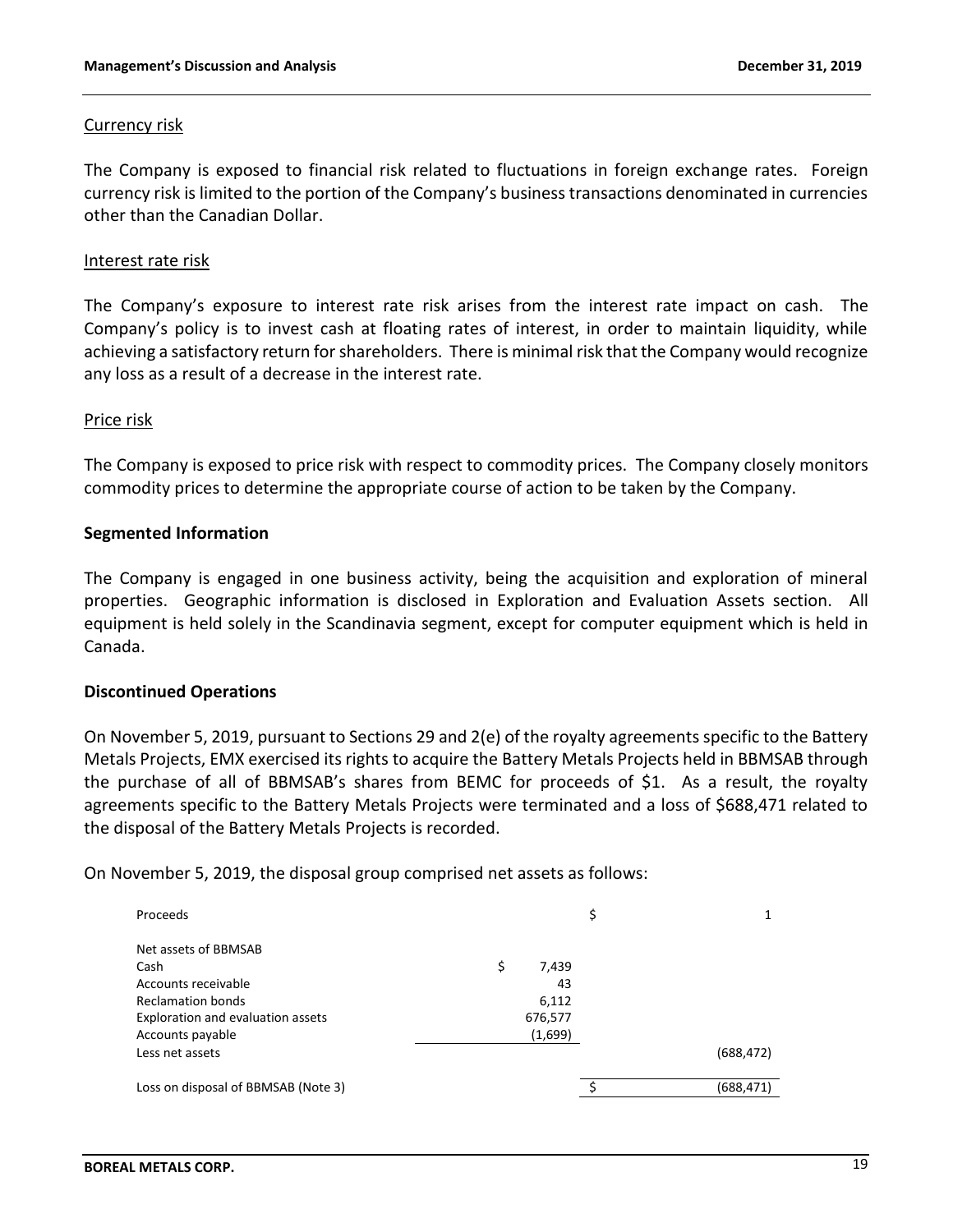#### **Subsequent Events**

- In March 2020, the World Health Organization characterized the COVID-19 virus as a global pandemic. There is significant uncertainty as to the likely effects of this outbreak which may, among other things, impact the Company's supply chain of l supplies and may negatively impact the capital markets, where the Company has raised equity in the past. At the current time, the Company is unable to quantify the potential impact this pandemic may have on the Company's future financial statements
- On June 10, 2020, the Company entered into an Option Agreement with Boliden Mineral AB ("Boliden") with respect to the Company's 100% owned Burfjord copper-gold project in Northern Norway ("Burfjord" or the "Project").

Boliden may earn a 51% interest in the Project by incurring USD\$6,000,000 on exploration and development of the Project within four years of the effective date of the Option Agreement (the "First Option"). Boliden may also exercise the First Option by paying the Company in cash within such four-year period the difference between USD\$6,000,000 and the expenditures incurred. The four-year period to exercise the First Option may be extended if exploration and development on the Project is delayed by an event of force majeure, which includes the current Corona Virus pandemic. If the First Option is exercised, Boliden may earn an additional 29% interest in the Project, for an aggregate 80% interest (the "Second Option"), by solely funding further advancement work through the delivery of a NI 43-101 and PERC (Pan European Reserves & Resources Reporting Committee) compliant feasibility study and solely funding all annual costs to keep the Project in good standing.

EMX Royalty Corporation ("EMX"), the underlying royalty holder and technical advisor to the Company on the Project, will retain a 3% NSR royalty on the Project, which includes advance royalty payments credited toward actual royalties payable upon production. One percent of the 3% NSR may be re-purchased from EMX by February 14, 2025, provided that this right of purchase may be extended if Boliden, due to an event of force majeure, still has the right to exercise, but has not yet exercised, the First Option by February 14, 2025.

Boliden will solely fund the advance royalty payments due to EMX until the First Option is exercised, after which advance royalty payments will be paid by both the Company and Boliden in proportion to their respective proportionate interests in the Project.

The Company will be the initial operator of the Project until the First Option is exercised. Upon exercise of the First Option, the Company and Boliden will form an incorporated Joint Venture to further advance the Project, and Boliden will have the right to become the operator.

### **Off-Balance Sheet Arrangements**

The Company does not have any off-balance sheet arrangements as at December 31, 2019 and December 31, 2018.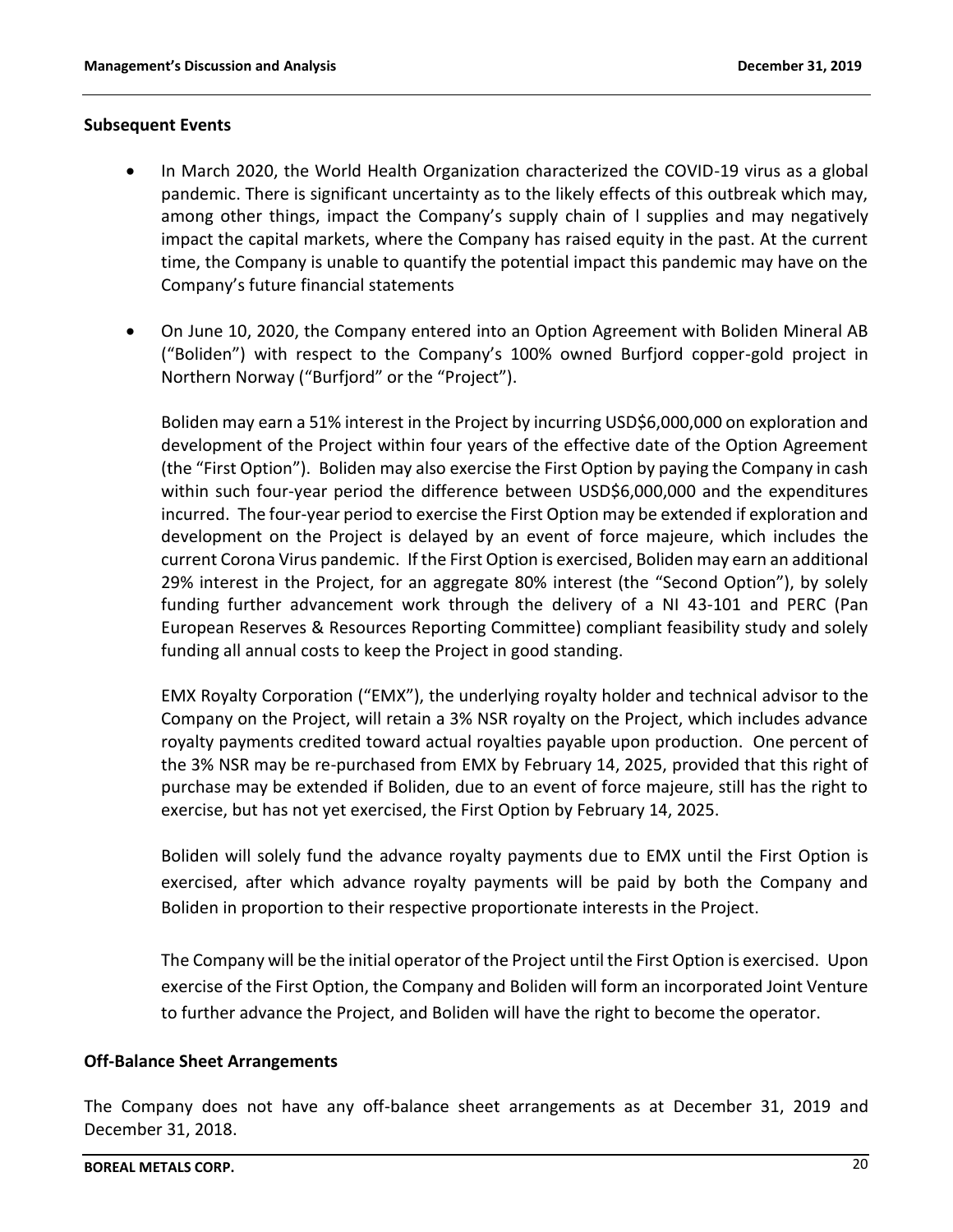## **Significant Accounting Policies**

The consolidated financial statements, including comparatives, were prepared in accordance with the accounting policies described in the Company's annual financial statements for the year ended December 31, 2019.

### **Critical Accounting Estimates**

The preparation of the consolidated financial statements requires management to make judgments and estimates and form assumptions that affect the reported amounts of assets and liabilities at the date of the financial statements and reported amounts of expenses during the reporting period. On an ongoing basis, management evaluates its judgments and estimates in relation to assets, liabilities and expenses. Management uses historical experience and various other factors it believes to be reasonable under the given circumstances as the basis for its judgments and estimates. Actual outcomes may differ from these estimates.

### Valuation of share-based compensation

The Company uses the Black-Scholes Option Pricing Model for valuation of share-based compensation. Option pricing models require the input of subjective assumptions including expected price volatility, interest rate, and forfeiture rate. Changes in the input assumptions can materially affect the fair value estimate and the Company's earnings and equity reserves.

### Deferred Tax Assets & Liabilities

The estimation of income taxes includes evaluating the recoverability of deferred tax assets and liabilities based on an assessment of the Company's ability to utilize the underlying future tax deductions against future taxable income prior to expiry of those deductions. Management assesses whether it is probable that some or all of the deferred income tax assets and liabilities will not be realized. The ultimate realization of deferred tax assets and liabilities is dependent upon the generation of future taxable income. To the extent that management's assessment of the Company's ability to utilize future tax deductions changes, the Company would be required to recognize more or fewer deferred tax assets or liabilities, and deferred income tax provisions or recoveries could be affected.

### Site decommissioning obligations

The Company recognizes a provision for future abandonment activities in the financial statements equal to the net present value of the estimated future expenditures required to settle the estimated future obligation at the statement of financial position date. The measurement of the decommissioning obligation involves the use of estimates and assumptions including the discount rate, the expected timing of future expenditures and the amount of future abandonment costs. The estimates were made by management and external consultants considering current costs, technology and enacted legislation. As a result, there could be significant adjustments to the provisions established which would affect future financial results.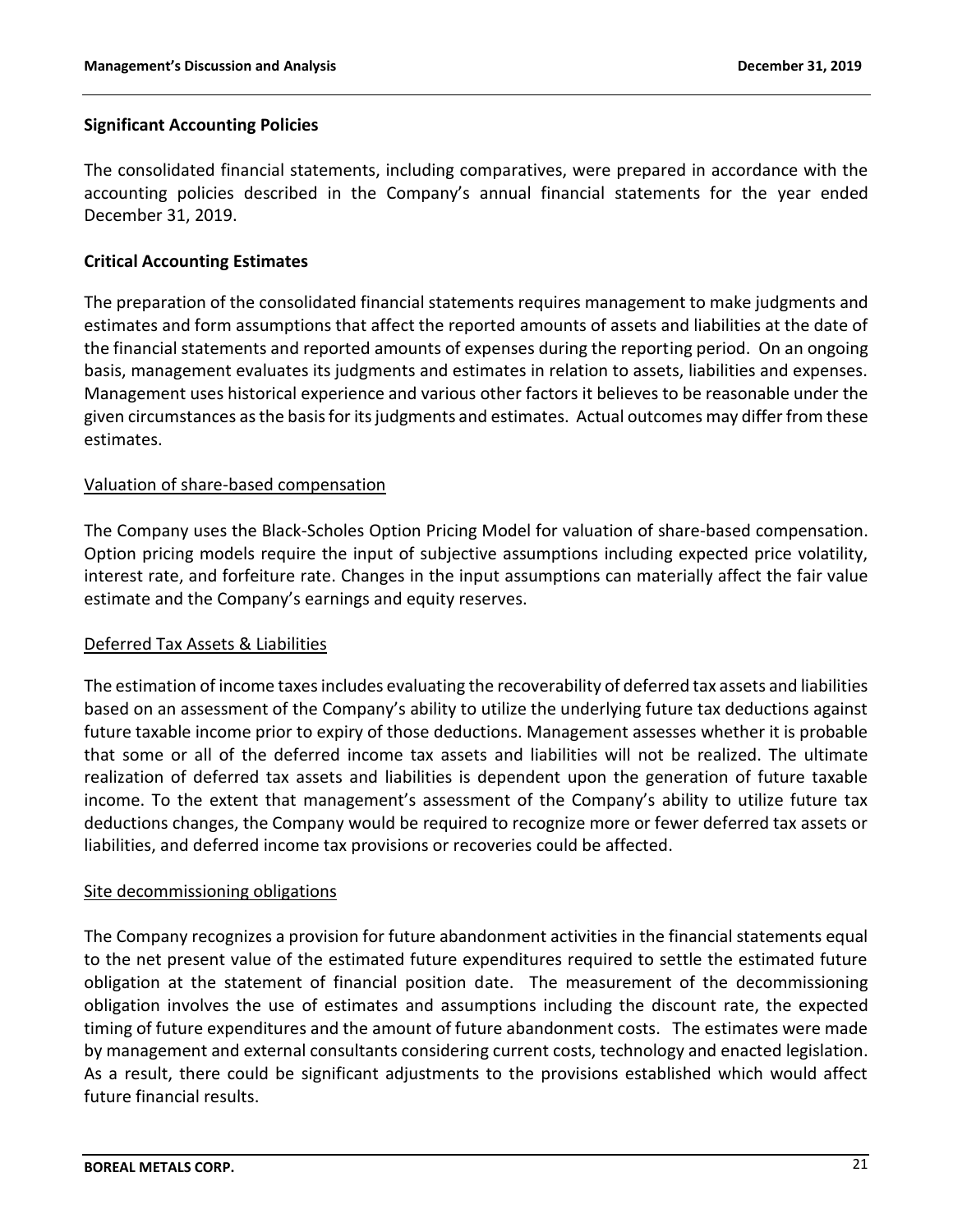### Economic recoverability and probability of future economic benefits of exploration and evaluation assets

Management has determined that mineral property costs incurred which were capitalized have future economic benefits and are economically recoverable. Management uses several criteria in its assessments of economic recoverability and probability of future economic benefits including geological and metallurgic information, history of conversion of mineral deposits to proven and probable reserves, scoping and feasibility studies, accessible facilities, existing permits and life of mine plans.

Critical judgments exercised in applying accounting policies that have the most significant effect on the amounts recognized in the financial statements are as follows:

### Functional and reporting currency

The functional currency is the currency of the primary economic environment in which the entity operates. The functional currency for the Company and its subsidiaries is the Canadian dollar. The functional currency determinations were conducted through an analysis of the consideration factors identified in IAS 21, the Effects of Changes in Foreign Exchange Rates.

### Acquisition method accounting

In the acquisition of Swedish Companies, significant judgement was required to determine if that transaction represented a business combination or an asset purchase. More specifically, management concluded that Swedish Companies did not represent a business, as the assets acquired were not an integrated set of activities with inputs, processes and outputs.

## **New Standards Adopted**

The Company has adopted the following revised or new IFRS that have been issued effective during the year ended December 31, 2019:

• IFRS 16, Leases is a new standard that sets out the principles for recognition, measurement, presentation and disclosure of leases including guidance for both parties to a contract, the lessee and the lessor. The new standard eliminates the classification of leases as either operating or finance leases as is required by IAS 17 and instead introduces a single lessee accounting model. This standard is effective for the years beginning on or after January 1, 2019.

The adoption of the above standards did not have a material impact on the Company's condensed interim consolidated financial statements.

## **Outstanding Share Data**

As at December 31, 2019 and as of the date of this MD&A, the Company had 76,031,629 and 76,031,629 common shares outstanding, respectively.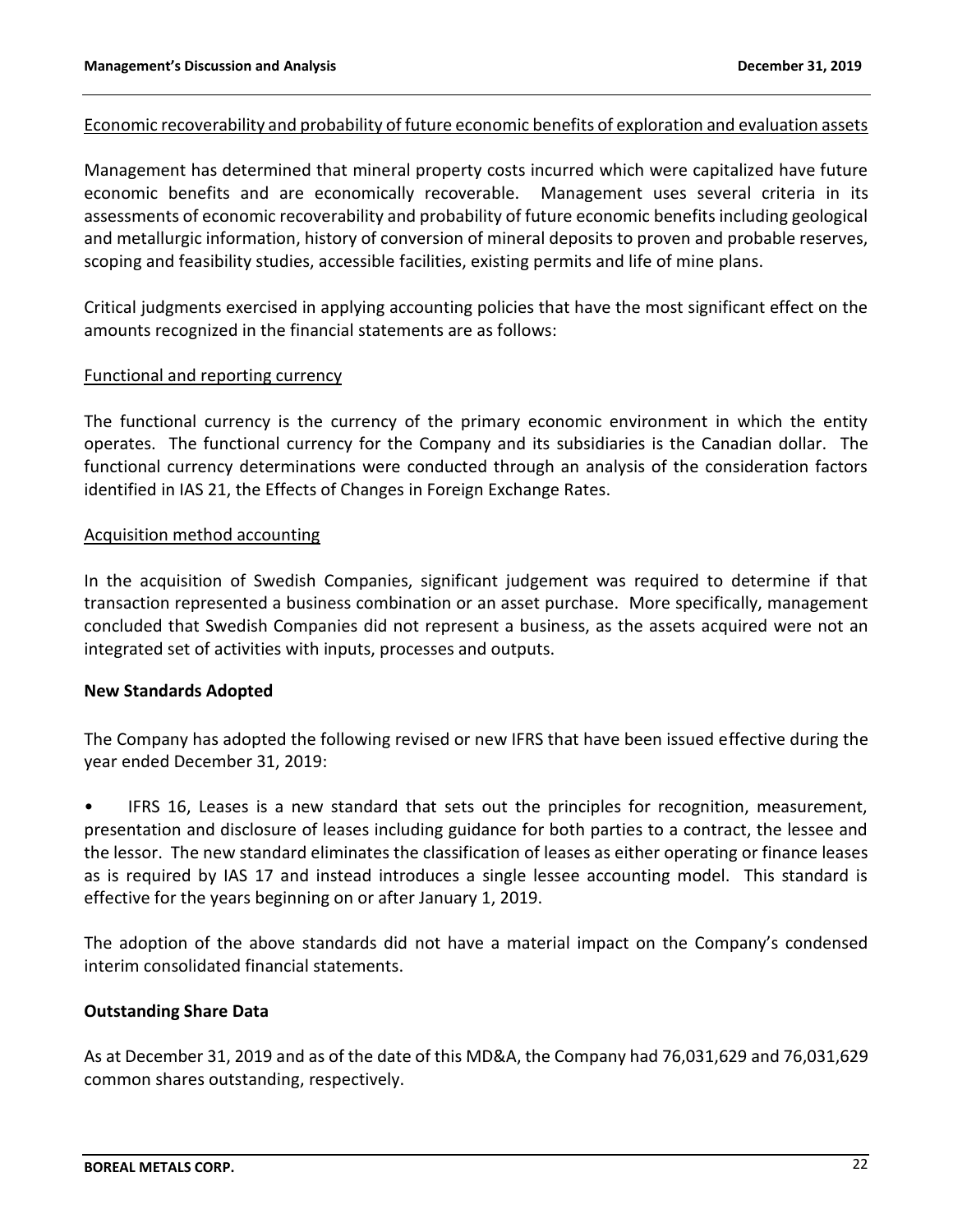### **Stock Options**

The Company has adopted a stock option plan whereby, the Company may grant stock options up to a maximum 10% of the issued common shares of the Company at any time.

As at December 31, 2019 and as of the date of this MD&A, the Company had 4,025,000 and 4,025,000 stock options issued and outstanding, respectively.

A summary of stock option transactions during the period ended December 31, 2019 and December 31, 2018 are as follows:

|                                                     |                | Weighted average | Number of<br>options<br>outstanding |
|-----------------------------------------------------|----------------|------------------|-------------------------------------|
|                                                     | exercise price |                  |                                     |
| Balance, December 31, 2017<br>Stock options granted |                | 0.20             | 4,925,000                           |
| Balance, December 31, 2018                          |                | 0.20             | 4,925,000                           |
| Stock options cancelled                             |                | 0.20             | (900,000)                           |
| Balance, December 31, 2019                          |                | 0.20             | 4,025,000                           |

The following table summarizes information regarding stock options outstanding and exercisable as at December 31, 2019:

|                            | Number of   | Weighted       | Weighted     | Number of   | Weighted       | Weighted     |
|----------------------------|-------------|----------------|--------------|-------------|----------------|--------------|
|                            | options     | average        | average life | options     | average        | average life |
| <b>Expiry Date</b>         | outstanding | exercise price | (vears)      | exercisable | exercise price | (years)      |
| September 14, 2028         | 4.025.000   | 0.20           | 8.71         | 2.683.340   | 0.20           | 8.71         |
| Balance, December 31, 2019 | 4,025,000   | 0.20           | 8.71         | 2.683.340   | 0.20           | 8.71         |

### **Warrants**

As at December 31, 2019 and as of the date of this MD&A, the Company had 17,181,734 and 17,181,734 warrants issued and outstanding, respectively.

A summary of share purchase warrant transactions during the period ended December 31, 2019 are as follows:

| Expiry date                              | Exercise<br>price | <b>WARC</b> life<br>(years) | December 31,<br>2018     | Granted    | Exercised                | Expired/<br>Cancelled | December 31, 2019 |
|------------------------------------------|-------------------|-----------------------------|--------------------------|------------|--------------------------|-----------------------|-------------------|
|                                          |                   |                             |                          |            |                          |                       |                   |
| May 21, 2019                             | \$0.30            | ۰.                          | 1,065,000                |            | $\overline{\phantom{a}}$ | (1,065,000)           |                   |
| August 14, 2019                          | \$0.40            | $\overline{\phantom{a}}$    | 2,400,250                |            | ۰.                       | (2,400,250)           |                   |
| November 21, 2019                        | \$0.50            | $\overline{\phantom{a}}$    | 12,399,999               | -          | $\overline{\phantom{a}}$ | (12, 399, 999)        |                   |
| November 21, 2019                        | \$0.40            |                             | 500,000                  |            | ۰                        | (500,000)             |                   |
| February 20, 2021                        | \$0.15            | 1.14                        | $\overline{\phantom{a}}$ | 17,181,734 |                          |                       | 17,181,734        |
| <b>Total Outstanding and Exercisable</b> |                   | 16,365,249                  | 17,181,734               |            | (16, 365, 249)           | 17,181,734            |                   |
| Weighted average price                   |                   |                             | 0.47                     | 0.15       |                          | 0.47                  | 0.15              |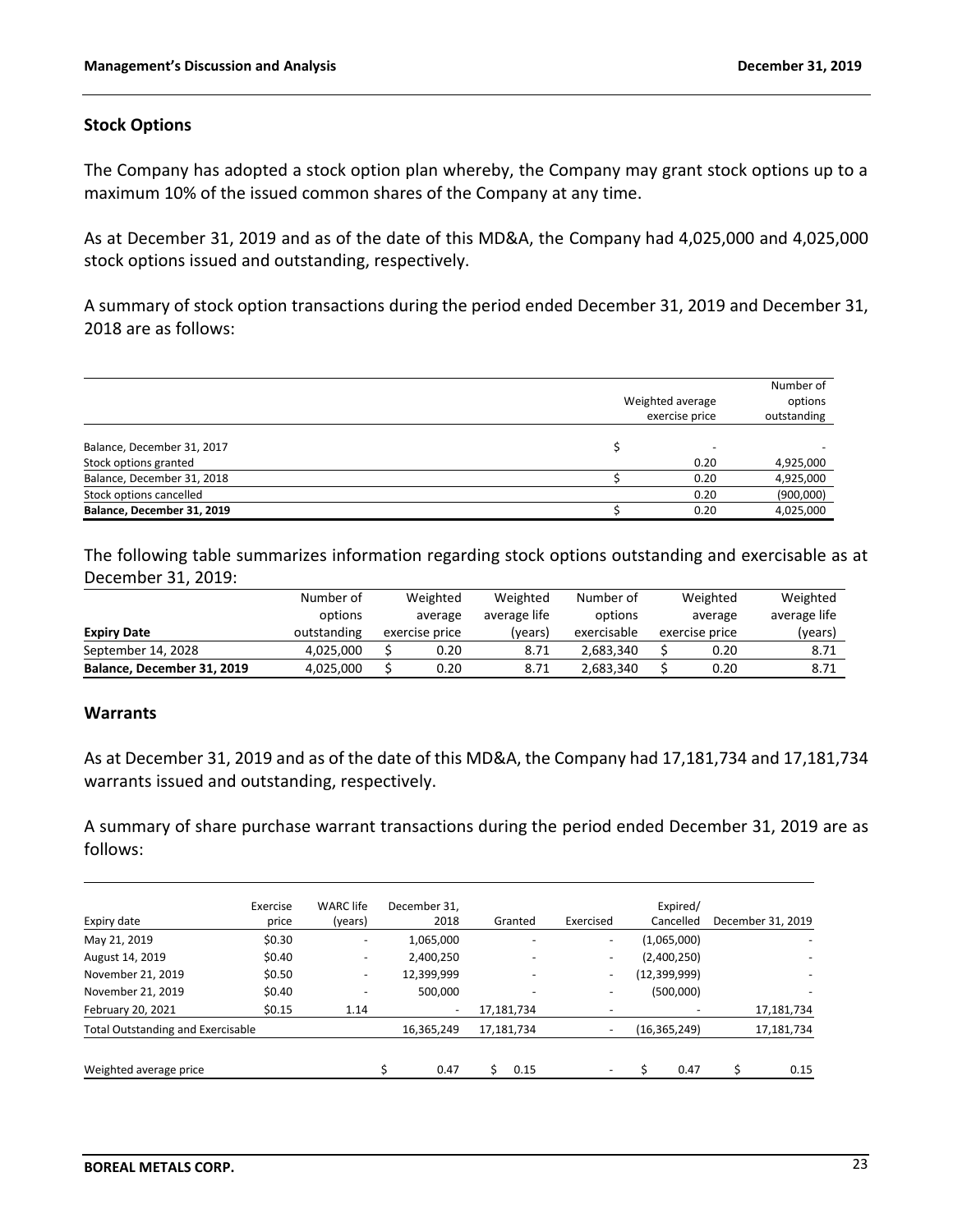## **Escrow Units**

In accordance with the escrow agreement dated November 21, 2017, 12,102,236 shares and 3,538,618 warrants were placed in escrow, of which 10% of the escrowed common shares and warrants were released on November 21, 2017., 30% released during the year ended December 31, 2018, and during the year ended December 31, 2019, a further 30% of the escrowed common shares and warrants were released. As at December 31, 2019, there were 3,630,671 common shares (December 31, 2018 – 7,261,342) and 1,061,585 warrants (December 31, 2018 – 2,123,171) of the Company held in escrow.

## **Management's Responsibility for Financial Statements**

Information provided in this report, including the financial statements, is the responsibility of management. In the preparation of these statements, estimates are sometimes necessary to make a determination of future value for certain assets or liabilities. Management believes such estimates have been based on careful judgments and have been properly reflected in the accompanying financial statements. Management maintains a system of internal controls to provide reasonable assurances that the Company's assets are safeguarded and to facilitate the preparation of relevant and timely information.

## **Risk Factors**

## *Our exploration programs may not result in a commercial mining operation.*

Mineral exploration involves significant risk because few properties that are explored contain bodies of ore that would be commercially economic to develop into producing mines. Our mineral properties are without a known body of commercial ore and our proposed programs are an exploratory search for ore. We do not know whether our current exploration programs will result in any commercial mining operation. If the exploration programs do not result in the discovery of commercial ore, we will be required to acquire additional properties and write-off all of our investments in our existing properties.

## *We may not have sufficient funds to complete further exploration programs.*

We have limited financial resources, do not generate operating revenue and must finance our exploration activity by other means. We do not know whether additional funding will be available for further exploration of our projects or to fulfill our anticipated obligations under our existing property agreements. If we fail to obtain additional financing, we will have to delay or cancel further exploration of our properties, and we could lose all of our interest in our properties.

# *Factors beyond our control may determine whether any mineral deposits we discover are sufficiently economic to be developed into a mine.*

The determination of whether our mineral deposits are economic is affected by numerous factors beyond our control. These factors include market fluctuations for precious metals; metallurgical recoveries associated with the mineralization; the proximity and capacity of natural resource markets and processing equipment; costs of access and surface rights; and government regulations governing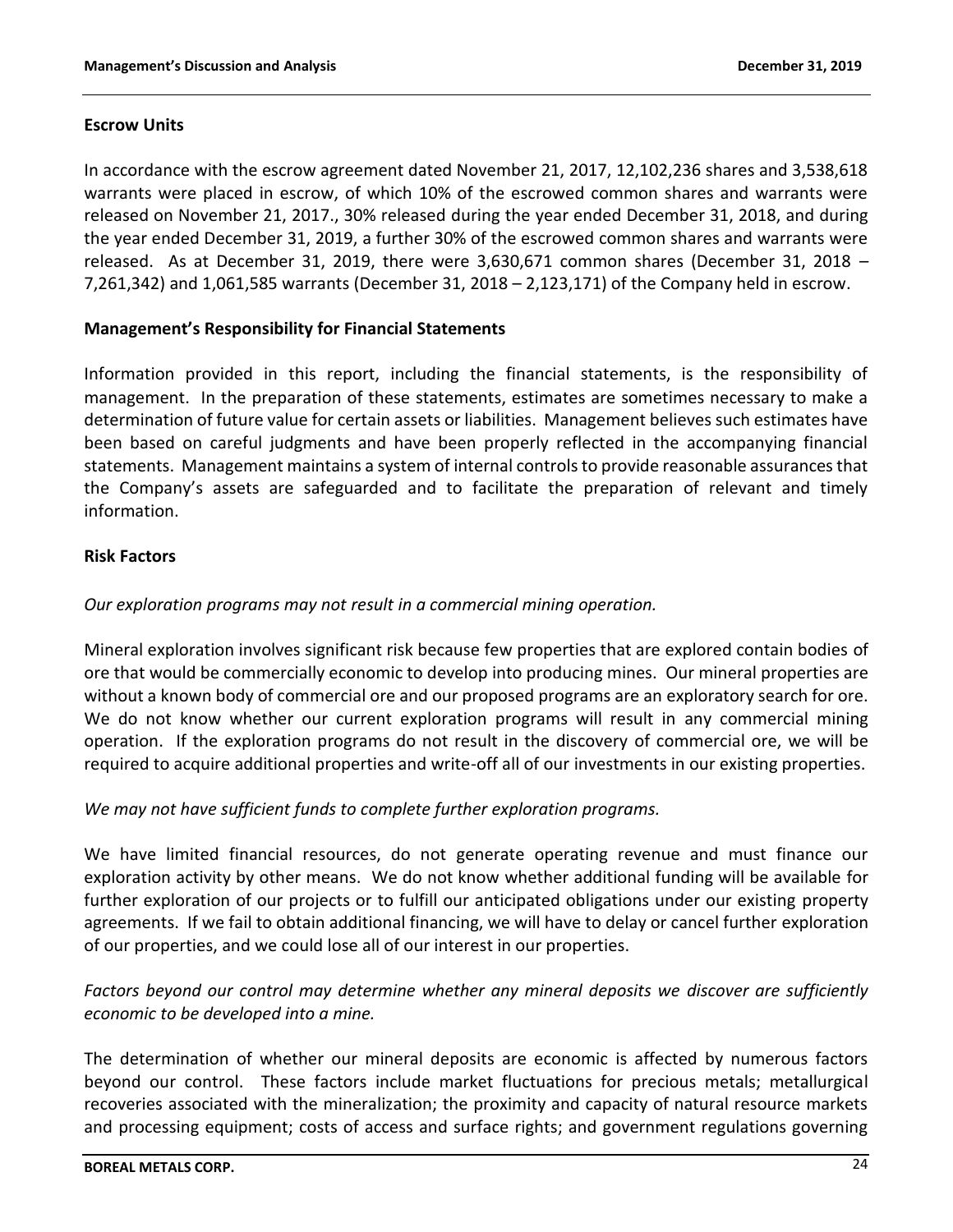prices, taxes, royalties, land tenure, land use, importing and exporting of minerals and environmental protection.

*Mineral exploration is highly speculative and risky; any material changes to the estimated reserves might adversely affect the profitability of the property.*

In making determinations about whether to proceed to the next stage of development, we must rely upon estimated calculations as to the mineral reserves and grades of mineralization on our properties. Until ore is actually mined and processed, mineral reserves and grades of mineralization must be considered as estimates only. Any material changes in mineral reserve estimates and grades of mineralization will affect the economic viability of the placing of a property into production and a property's return on capital.

*Mineral exploration is hazardous. We could incur liability or damages as we conduct our business due to the dangers inherent in mineral exploration.*

Mining operations often encounter unpredictable risks and hazards that add expense or cause delay. These include unusual or unexpected geological formations, changes in metallurgical processing requirements; power outages, labor disruptions, flooding, explosions, rock bursts, cave-ins, landslides and inability to obtain suitable or adequate machinery, equipment or labor. We may become subject to liabilities in connection with pollution, cave-ins or hazards against which we cannot insure against or which we may elect not to insure. The payment of these liabilities could require the use of financial resources that would otherwise be spent on mining operations.

*In the future we may be required to comply with government regulations affecting mineral exploration and exploitation, which could adversely affect our business, the results of our operations and our financial condition.*

Mining operations and exploration activities are subject to national and local laws and regulations governing prospecting, development, mining and production, exports and taxes, labor standards, occupational health and mine safety, waste disposal, toxic substances, land use and environmental protection. In order to comply, we may be required to make capital and operating expenditures or to close an operation until a particular problem is remedied. In addition, if our activities violate any such laws and regulations, we may be required to compensate those suffering loss or damage, and may be fined if convicted of an offence under such legislation.

*Land reclamation requirements for the exploration properties may be burdensome.*

Although variable depending on location and the governing authority, land reclamation requirements are generally imposed on mineral exploration companies (as well as companies with mining operations) in order to minimize long term effects of land disturbance. Reclamation may include requirements to control dispersion of potentially deleterious effluents and reasonably re-establish pre-disturbance land forms and vegetation. In order to carry out reclamation obligations imposed on us in connection with our mineral exploration, we must allocate financial resources that might otherwise be spent on further exploration programs.